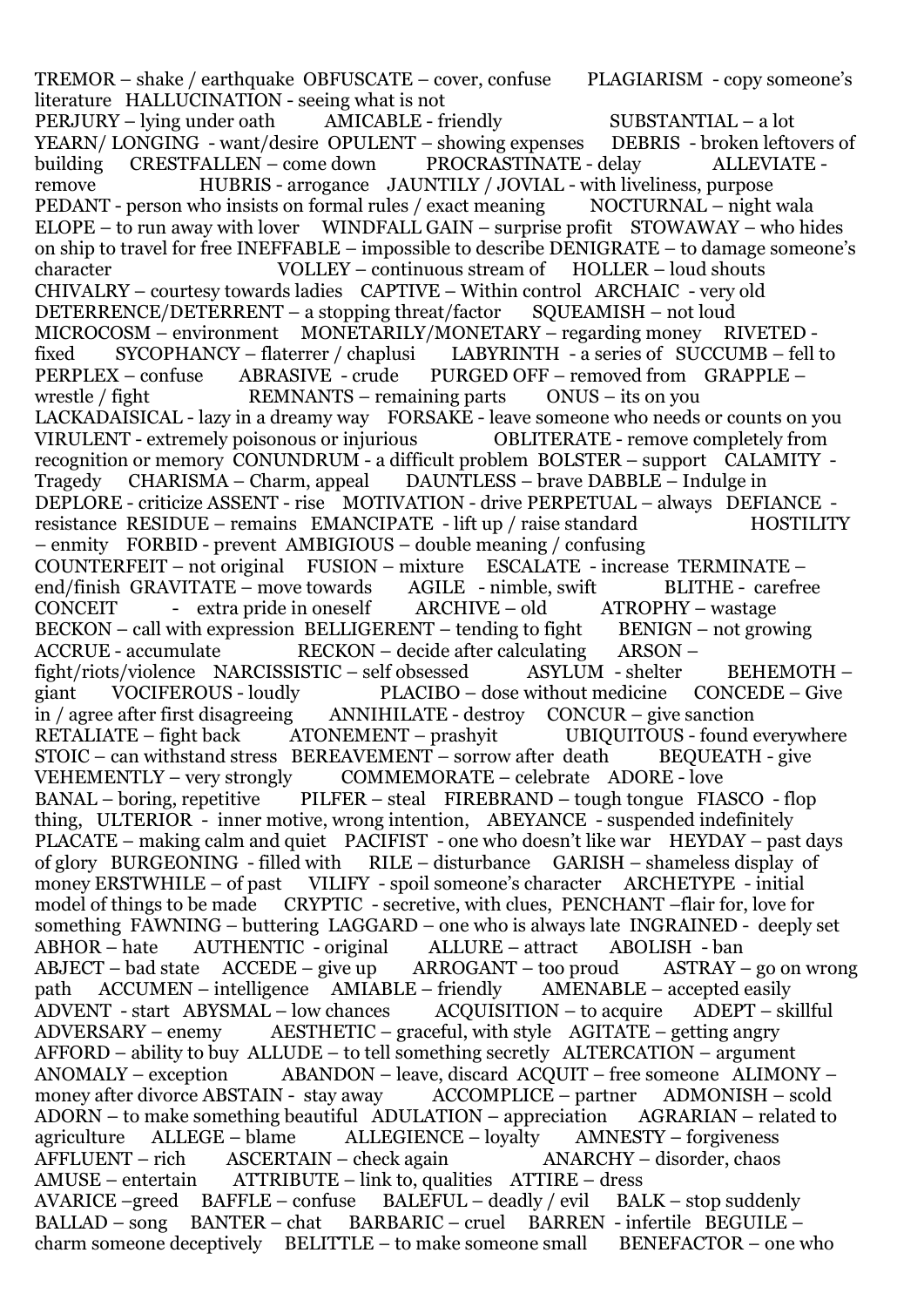supports financially BLUNT – not sharp EPOCH – era DECIMATE – destroy DRACONIAN – cruel FROTH – bubbles LITHARGY – laziness JURISDICTION – area of responsibility RHETORIC – saying repeatedly TANGIBLE – which can be measured GULLIBLE – easily manipulated FRATERNITY – community HEINOUS– very bad JARGON - typical language CATAPULT – device with rubber to throw stones ELONGATE – to stretch NASCENT - early stage OXYMORON – something in which opposites are true/impossible MUNDANE – boring, repetitive TYRANT – cruel king RAMPART – protrusion in a Fort STIMULATE – to give an input / boost RAMPANT – widespread LIQUIDATE – sell everything and shut RETICENT – one who speaks less VAGABOND – one who keeps travelling without a shelter CACOPHONY – harsh sound VERACITY – truthfulness IDIOSYNCRACIES - strange habits ZEST - zeal, enthusiasm INFIRMITY – lack of firmness RENDEVOUS – meeting point EVOCATIVE - to bring out feelings IMPROMPTU – without preparation

| underbid    | make a lower bid then somebody else            |
|-------------|------------------------------------------------|
| euthanasia  | easy and painless death                        |
| irate       | angry                                          |
| decree      | order given by authority                       |
| lampoon     | publicly mock or ridicule                      |
| alcove      | recess/partially enclosed place                |
| turquoise   | greenish-blue precious stone                   |
| hapless     | unlucky                                        |
| miser       | person who loves wealth and spends little      |
| frantic     | wildly excited with joy; pain; anxiety         |
| <b>WOO</b>  | try to win                                     |
| pervade     | spread through every part of                   |
| concoct     | invent, prepare by mixing together             |
| reverent    | feeling or showing deep respect                |
| imminent    | likely to come or happen soon                  |
| valiant     | brave                                          |
| irrevocable | final and unalterable                          |
| derogatory  | insulting; damaging                            |
| voluptuous  | arousing sensual pleasures                     |
| tarnished   | lost brightness/daag lagna                     |
| soggy       | heavy with water                               |
| vindictive  | having a desire to take revenge                |
| pinch       | be too tight take between the thumb and finger |
| earthenware | dishes made of baked clay                      |
| suppress    | To prevent / dabana / push down                |
| hoax        | mischievous trick played to deceive            |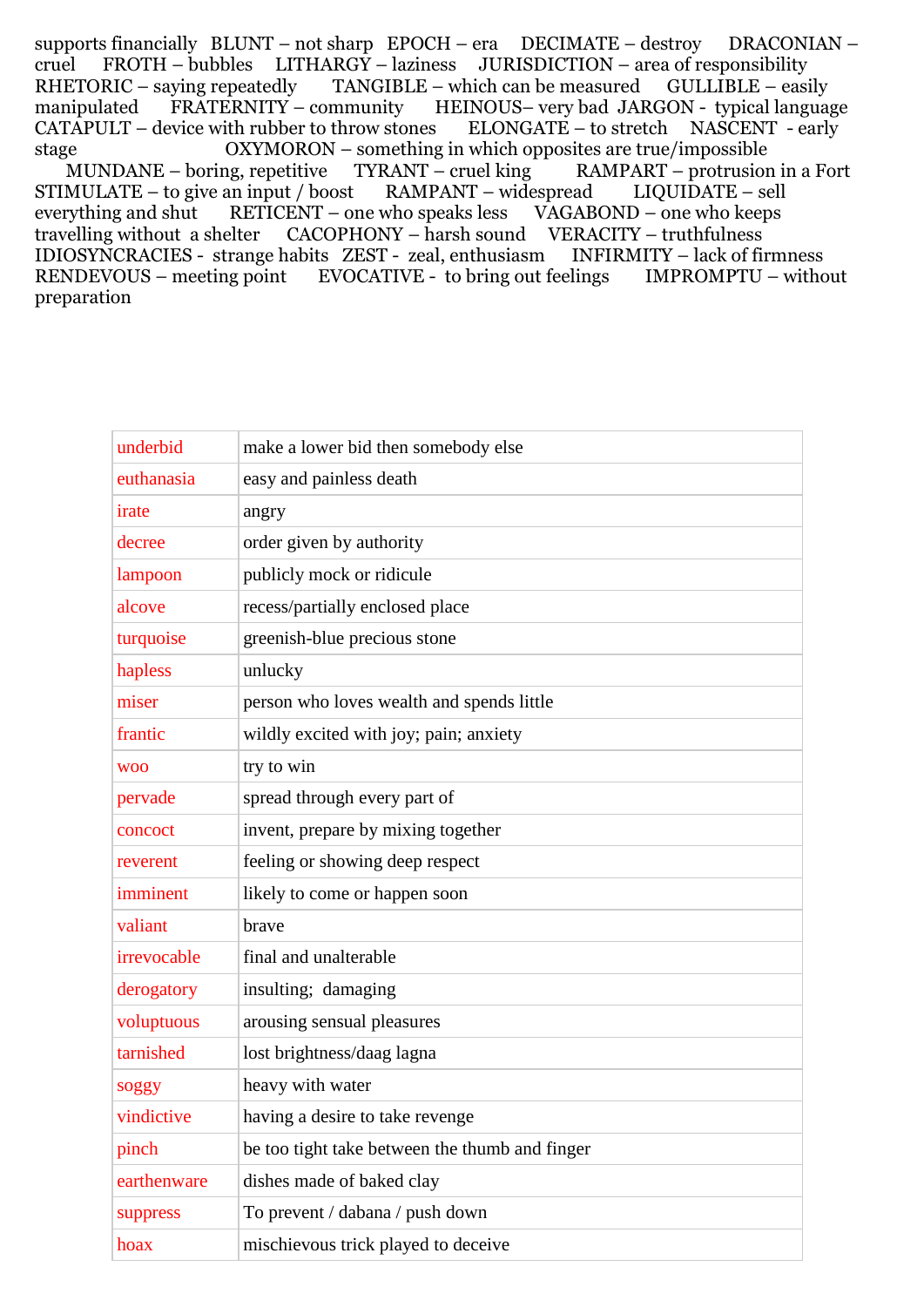| savor        | Taste, flavor something                               |
|--------------|-------------------------------------------------------|
| unearth      | discover and bring to light                           |
| loquacious   | talkative; garrulous                                  |
| defiance     | open disobedience or resistance                       |
| warmonger    | person who stirs up war                               |
| gust         | outburst of feeling; sudden rain wind fire etc.       |
| candid       | frank; straight-forward                               |
| coalescing   | coming together and uniting into one substance        |
| counterfeit  | forgery                                               |
| Pilfer       | steal, especially in small quantities                 |
| precursory   | preliminary; anticipating                             |
| gush         | burst out suddenly/talk ardently                      |
| quandary     | state of doubt or perplexity                          |
| plunge       | move quickly suddenly and with force                  |
| wanton       | unrestrained; willfully malicious; unchaste           |
| revere       | have deep respect for                                 |
| punitive     | Punishing                                             |
| swerve       | change direction suddenly                             |
| torment      | severe pain or suffering                              |
| dawdler      | person who is slow waste of time                      |
| abraded      | rubbed off; worn away by friction                     |
| noxious      | Harmful                                               |
| vitriolic    | corrosive; sarcastic                                  |
| compunction  | feeling of regret for one's action                    |
| squander     | spend wastefully                                      |
| exculpate    | to clear from a charge of guilt                       |
| antithetical | direct opposing                                       |
| stifled      | suppressed, kept back                                 |
| deplete      | use until none remains                                |
| recompense   | make payment to reward punish                         |
| propagation  | increasing the number; spreading; extending           |
| coerce       | Compel, to force, to make obedient                    |
| implacable   | incapable of being placated; unpleasable              |
| vigilance    | Watchfulness, self-appointed group who maintain order |
| proliferate  | grow / reproduce by rapid multification               |
| holster      | leather case for a pistol                             |
| aseptic      | surgically clean                                      |
| apropos      | by the way                                            |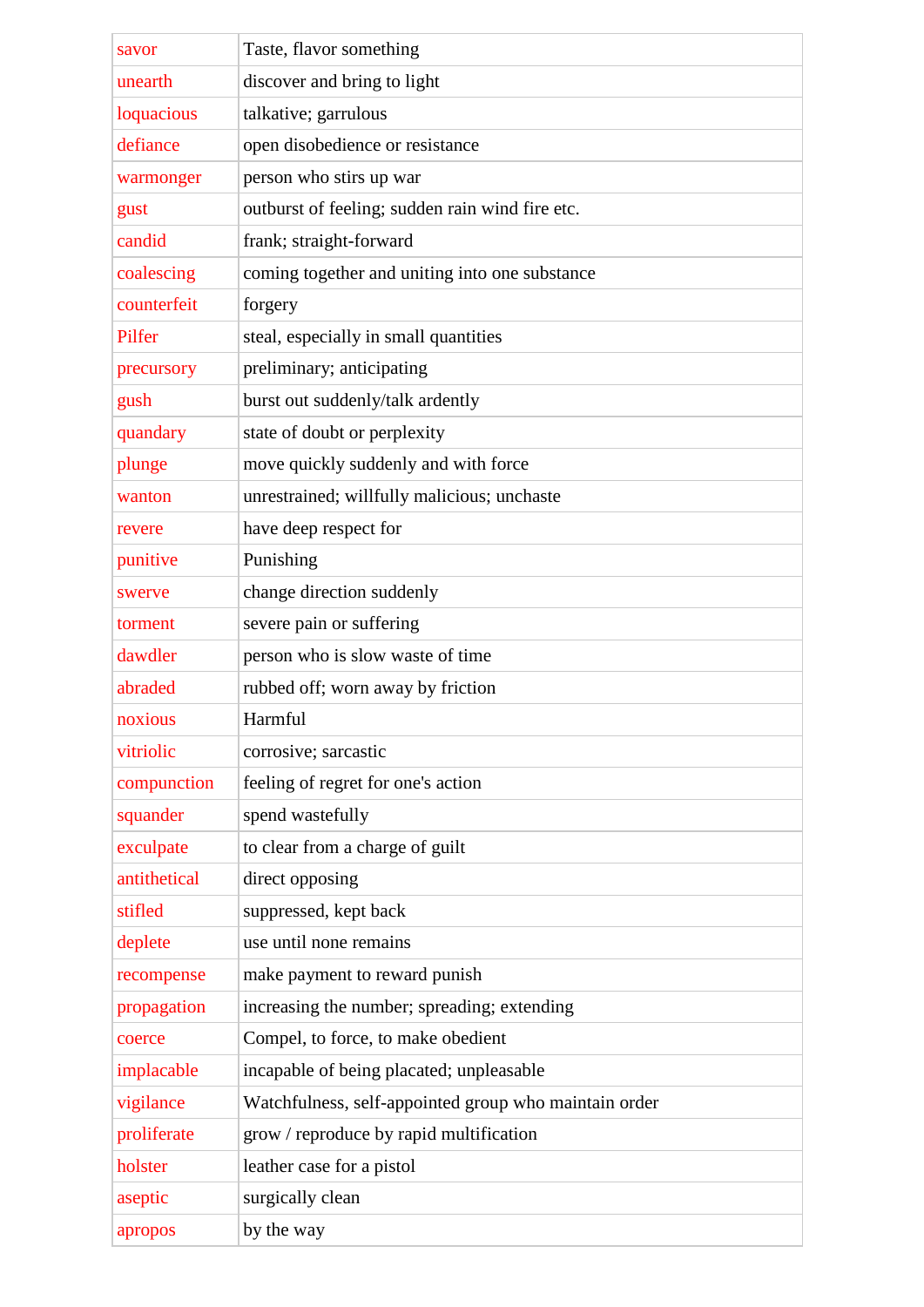| ineptitude   | quality of being unskillful                                  |
|--------------|--------------------------------------------------------------|
| distraught   | distracted violently, upset in mind                          |
| reciprocity  | granting of privileges in return for similar                 |
| peccadillo   | small sin, small weakness in one's character                 |
| lustrous     | being bright; polished, shiny                                |
| extol        | to praise highly                                             |
| condense     | increase in density/ strength, make laconic                  |
| fawn         | To seek favour or attention by flattery                      |
| personable   | pleasing in appearance, attractive                           |
| forestall    | prevent by taking action in advance; pre-empt                |
| stipulate    | state or put forward as a necessary condition                |
| lament       | show feeling of great sorrow                                 |
| provoke      | make angry, vax                                              |
| subpoena     | written order requiring a person to appear in a low court    |
| plummet      | Fall, plunge steeply                                         |
| soot         | black powder in smoke                                        |
| accrue       | Accumulate                                                   |
| complaisance | tending to comply, obliging, willingness to please           |
| illicit      | unlawful; forbidden                                          |
| valorous     | <b>Brave</b>                                                 |
|              |                                                              |
| apprehensive | Fear / unhappy feeling about future                          |
| idolatry     | excessive admiration of                                      |
| viscous      | sticky/semi-fluid                                            |
| haughty      | arrogant; conceited                                          |
| concord      | agreement or harmony                                         |
| aversion     | strong dislike                                               |
| latent       | present but not yet active; developed or visible             |
| supersede    | take the place of                                            |
| topple       | be unsteady and overturn                                     |
| entangle     | put into difficulties                                        |
| deviance     | being different in moral standards (from normal)             |
| inept        | unskillful; said or done at the wrong time                   |
| variegate    | To mark with different shade or colors                       |
| pristine     | Primitive, unspoiled, pure as in earlier times unadulterated |
| impediment   | something that hinders (e.g. stammer)                        |
| wince        | show bodily or mental pain                                   |
| prevalent    | Common                                                       |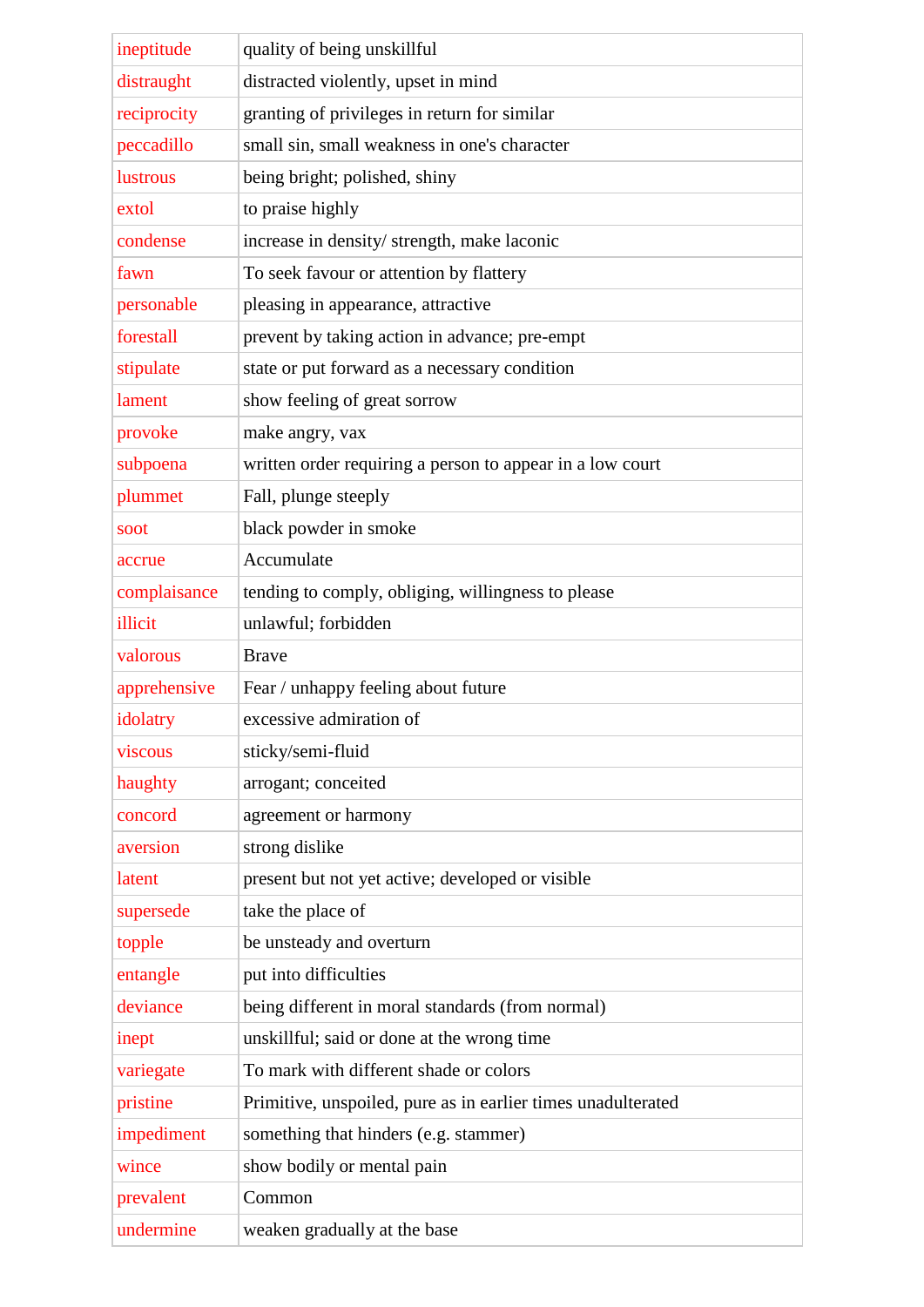| enunciate    |                                                                 |
|--------------|-----------------------------------------------------------------|
| malevolence  | pronounce (words)/express a theory<br>wishing to do evil        |
| slack        | sluggish; dull; not tight                                       |
| arduous      | steep difficult ascent; laborious                               |
| iconoclast   |                                                                 |
|              | person who attacks popular beliefs                              |
| pungency     | Sharpness, stinging quality                                     |
| chortle      | loud chuckle of pleasure or amusement                           |
| aloof        | reserved; indifferent                                           |
| placate      | Soothe, pacify, calm                                            |
| regicide     | crime of killing a king                                         |
| palate       | roof of the mouth; sense of taste                               |
| indomitable  | not easily discouraged or subdued                               |
| calisthenics | exercises to develop strong bodies                              |
| polemic      | a controversial argument / a person engaged in such an argument |
| recluse      | person who lives alone and avoids people                        |
| felon        | person guilty of murder                                         |
| whimsical    | full of odd and fanciful ideas                                  |
| hush         | make or become silent                                           |
| frugal       | careful; economical                                             |
| finesse      | delicate way of dealing with a situation                        |
| shun         | keep away from avoid                                            |
| apprise      | give notice to inform                                           |
| bigot        | stubborn; narrow-minded person                                  |
| tamper       | interfere with                                                  |
| muffler      | cloth worn round the neck; silencer                             |
| imperative   | urgent; essential                                               |
| lavish       | giving or producing freely liberally or generously              |
| enthral      | take the whole attention, enslave                               |
| dismal       | sad; gloomy; miserable                                          |
| smolder      | burn slowly without flame                                       |
| perilous     | dangerous                                                       |
| floe         | a sheet of floating ice                                         |
| trickle      | flow in drops                                                   |
| disencumber  | free from encumbrance                                           |
| impending    | imminent; about to happen; expected                             |
| stickler     | person who insists on importance of something                   |
| vehemence    | forcefulness                                                    |
| stigma       | mark of shame or disgrace                                       |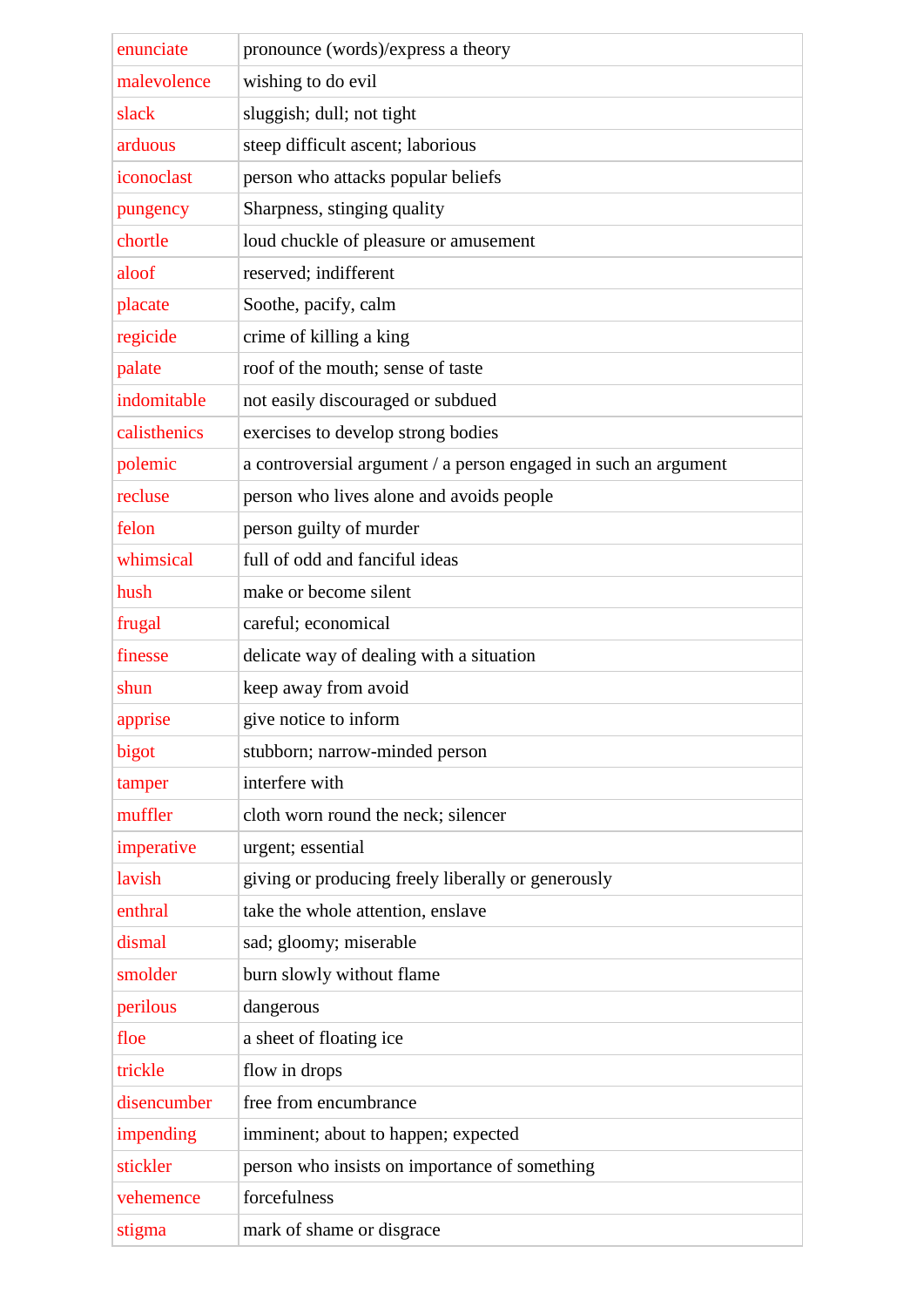| castigation     | severe punishment<br>admit; declare openly                    |
|-----------------|---------------------------------------------------------------|
| avow            |                                                               |
| mendacious      | lying; habitually dishonest                                   |
| nihilism        | total rejection of all religious and moral beliefs            |
| benevolence     | wish or activity in doing good                                |
| deter           | Discourage, hinder                                            |
| tenacity        | firmness persistency adhesiveness tending to hang on          |
| indulge         | gratify; give way to satisfy allow oneself                    |
| squat           | crouch/settle without permission                              |
| incredulous     | skeptical; unwilling to believe                               |
| exuberance      | state of growing vigorously being full of life                |
| incessant       | Constant                                                      |
| apostate        | one who abandons long-held religious or political convictions |
| gist            | the point general sense                                       |
| connotation     | Suggestion, in addition to                                    |
| transient       | Temporary, fleeting                                           |
| conciliatory    | reconciling; soothing; comforting; mollifying                 |
| empirical       | relying on experiment                                         |
| berate          | scold sharply                                                 |
| soar            | rise fly high                                                 |
| arcane          | known or understood by very few                               |
| engrave         | impress deeply                                                |
| procrastination | keeping on putting off                                        |
| subdue          | overcome bring under control                                  |
| flaunting       | show off complacently                                         |
| impair          | worsen; diminish in value                                     |
| tassel          | bunch of threads                                              |
| immaculate      | pure; faultless                                               |
| prone           | prostrate; inclined to (undesirable things)                   |
| astute          | clever quick at seeing to get an advantage                    |
| extrovert       | cheerful person                                               |
| coy             | shy/modest (especially of a girl)                             |
| approbation     | approval                                                      |
| pillage         | plunder (especially in war)                                   |
| incorrigibility | cannot be cured or corrected                                  |
| taciturn        | unspoken, silent                                              |
| efface          | rub or wipe out, obliterate                                   |
| mollify         | make calmer or quieter                                        |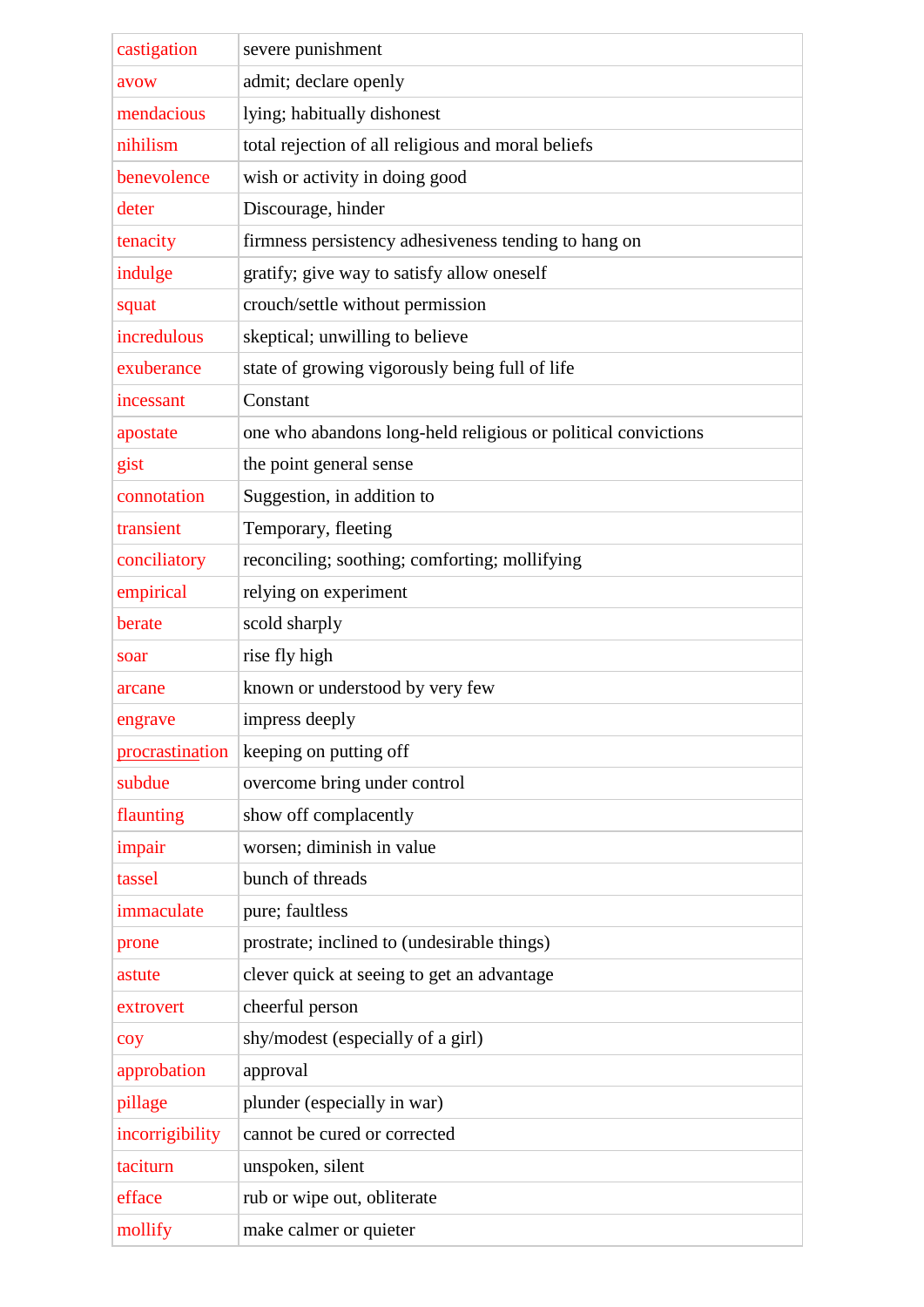| sober         | self-controlled                                     |
|---------------|-----------------------------------------------------|
| truce         | (agreement) stop of fighting for a time             |
| exorbitant    | much too high or great                              |
| bolster       | give greatly needed support                         |
| conviction    | convincing firm belief                              |
| diabolical    | having the qualities of a devil                     |
| castigate     | to chastise; correct by punishing                   |
| fallacious    | based on error                                      |
| precepts      | rules establishing standards of conduct             |
| curtail       | make shorter then was planned                       |
| flamboyant    | brightly colored; florid                            |
| nonchalant    | not having interest                                 |
| <b>vex</b>    | annoy distress trouble                              |
| gorge         | eat greedily/narrow opening with a stream           |
| poncho        | large piece of cloth                                |
| inscrutable   | incapable of being discovered or understood         |
| impassive     | unmoved; feeling no sign of passion                 |
| grandiloquent | using pompous words                                 |
| espouse       | To take in marriage                                 |
| pitfall       | covered hole as a trap unsuspected danger           |
| boorish       | crude; rude                                         |
| shrill        | sharp; piercing                                     |
| lull          | become quiet or less active                         |
| imperturbable | calm not capable of being excited                   |
| arboreal      | of connected with trees                             |
| coddle        | treat with care and tenderness                      |
| timorous      | fearful timid afraid                                |
| sagacious     | having sound judgment; perceptive; wise like a sage |
| prudence      | careful forethought                                 |
| cohort        | a group or band of people                           |
| oblivious     | unaware; having no memory                           |
| ignoble       | not noble; inferior                                 |
| perch         | take up a high position                             |
| disseminate   | distribute (esp. ideas)                             |
| rescind       | repeal/annul/cancel                                 |
| ebullient     | overflowing with enthusiasm showing excitement      |
| intersperse   | place here and there                                |
| nebulous      | cloud-like; hazy; vague; indistinct                 |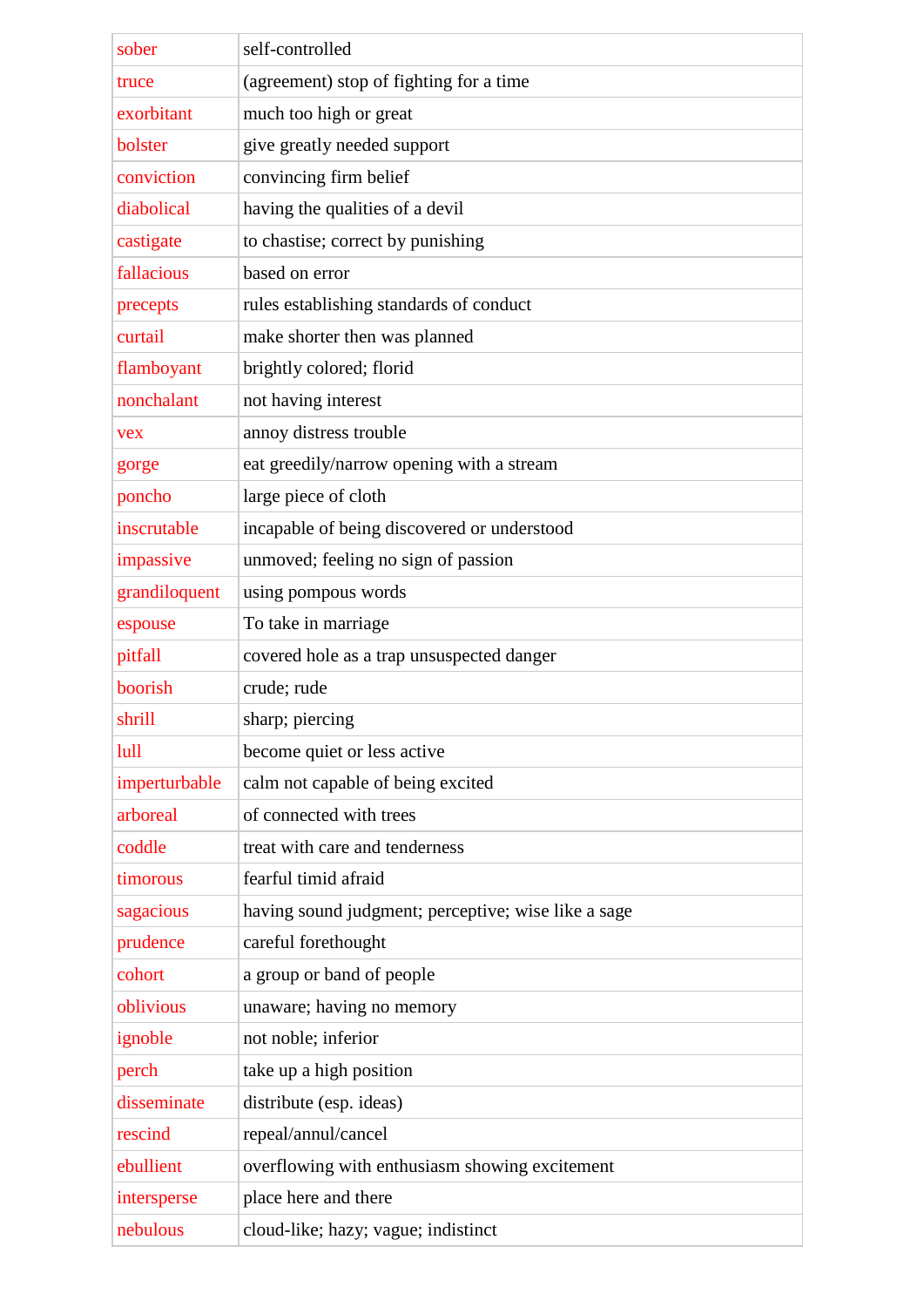| laudatory      | expressing or giving praise                          |
|----------------|------------------------------------------------------|
| bask           | in enjoy warmth and light                            |
| fluke          | lucky; stroke                                        |
| heed           | attention/give notice to                             |
| pliant         | easily bent                                          |
| endearing      | making dear or liked                                 |
| matriculation  | be admitted enter a university as a student          |
| precarious     | uncertain risky dangerous                            |
| embellish      | make beautiful                                       |
| ominous        | threatening                                          |
| fluster        | make nervous or confused                             |
| inferno        | hell                                                 |
| susceptibility | sensitiveness                                        |
| dubious        | feeling doubt                                        |
| graze          | touch or scrape lightly in passing                   |
| malapropism    | misuse of a word (for one that resembles it)         |
| quell          | suppress subdue                                      |
| irascible      | irritable; easily angered                            |
| ostracism      | shut out from society refuse to meet talk            |
| divulge        | make known something secret                          |
| incise         | engrave; make a cut in                               |
| maverick       | rebel; nonconformist                                 |
| palpitate      | tremble beat rapidly and irregularly                 |
| ambrosial      | extremely pleasing to taste                          |
| extort         | obtain by threats violence                           |
| sidestep       | step to one side                                     |
| cling          | to resist separation                                 |
| arabesque      | a complex ornate design                              |
| corroboration  | additional strengthening evidence                    |
| cantankerous   | bad-tempered/quarrelsome                             |
| ferocity       | savage cruelty                                       |
| insensible     | unconscious; unresponsive; unaffected                |
| epitome        | brief summary representative example a typical model |
| chaste         | pure                                                 |
| expurgate      | to remove obscenity purify censor                    |
| garner         | to gather and save to store up                       |
| rift           | split crack dissension                               |
| fidget         | move restlessly make nervous                         |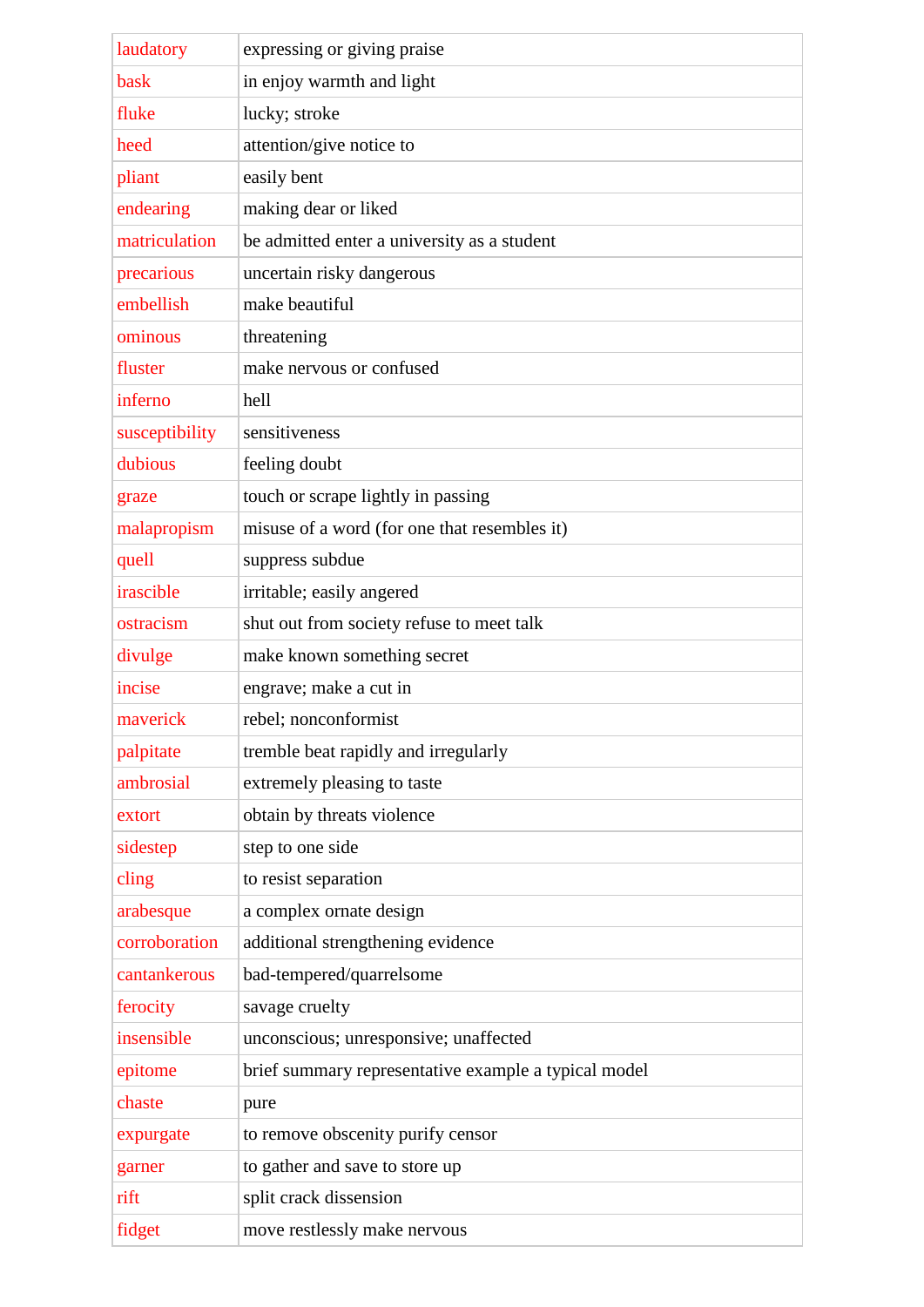| efficacy     | production of a desired result                           |
|--------------|----------------------------------------------------------|
| enmity       | hatred being an enemy                                    |
| impervious   | not allowing to pass through (of materials)              |
| palpability  | can be felt or touched                                   |
| gourmand     | a person who is devoted to eating and drinking to excess |
| credulous    | ready to believe things                                  |
| morbid       | diseased; unhealthy (e.g., about ideas)                  |
| superfluous  | more then is needed or wanted                            |
| feral        | Existing in a wild or untamed state                      |
| attune       | bring into harmony                                       |
| equipoise    | equal distribution of weight equilibrium                 |
| plead        | address a court of law as an advocate                    |
| convoke      | call together summon                                     |
| veer         | change direction                                         |
| Conduce      | To bring about                                           |
| lackluster   | (of eyes) dull                                           |
| chastisement | punishment                                               |
| benign       | kind and gentle                                          |
| breach       | opening; broken place; breaking                          |
| pious        | dutiful to parents; devoted to religion                  |
| dissent      | have a different opinion refuse to assent                |
| rarefy       | to make thin to make less dense to purify or refine      |
| neophyte     | person who has been converted to a belief                |
| reticence    | uncommunicativeness                                      |
| veneration   | regard with deep respect                                 |
| trudge       | walk heavily                                             |
| grave        | serious requiring; consideration                         |
| thrift       | care economy thriving prosperous                         |
| blas         | bored with pleasure or dissipation                       |
| daunt        | intimidate make fearful                                  |
| impiety      | lack of reverence or dutifulness                         |
| irresolute   | hesitating; undecided                                    |
| temperate    | showing self-control                                     |
| heresy       | belief contrary to what is generally accepted            |
| disheveled   | untidy                                                   |
| rave         | act with excessive enthusiasm                            |
| frenetic     | frantic; frenzied                                        |
| fret         | worry; irritation; wear away                             |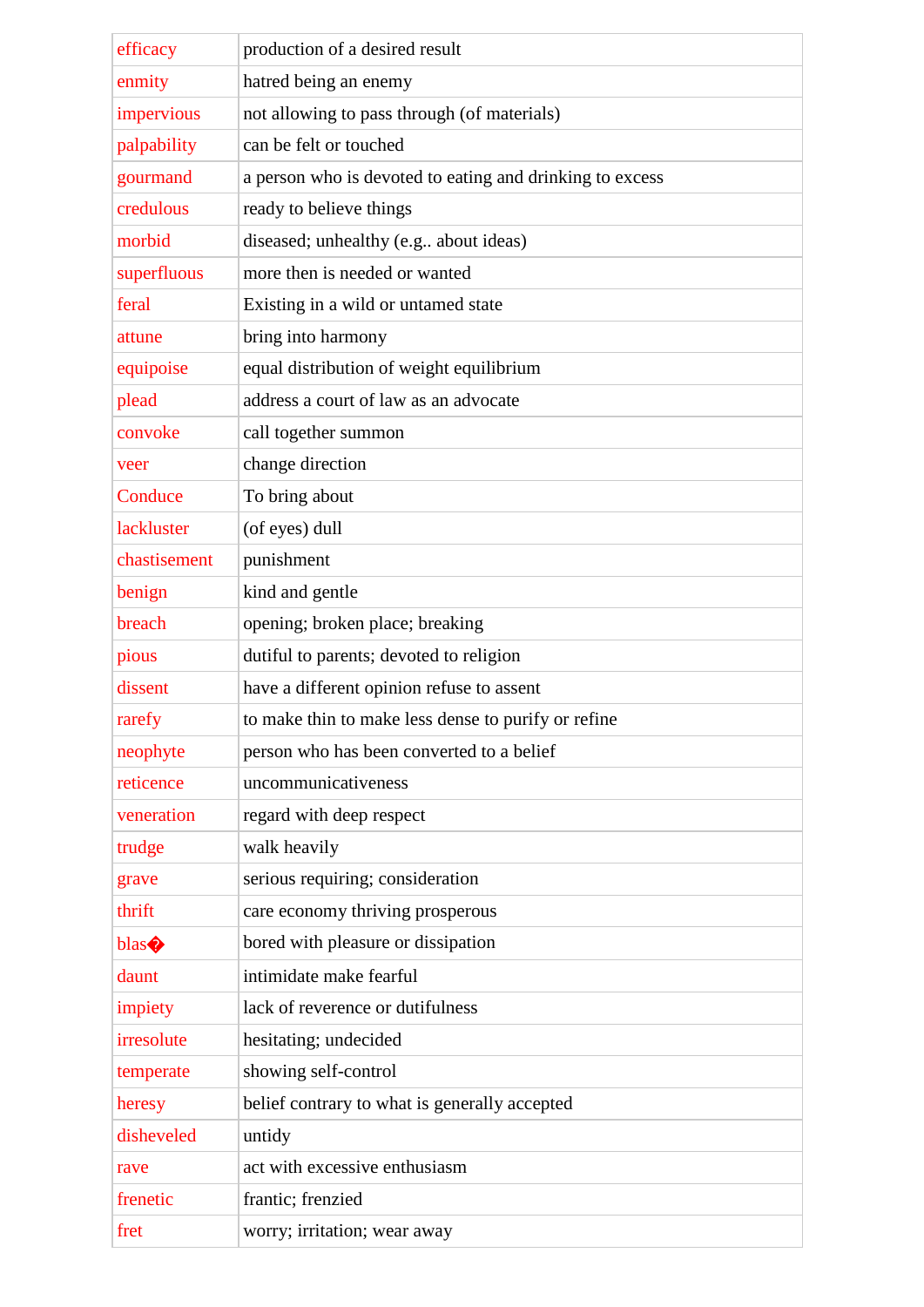| chicanery   | legal trickery/false argument                                 |
|-------------|---------------------------------------------------------------|
| scalding    | hot enough to boil                                            |
| guile       | deceit; cunning                                               |
| tawdry      | cheap gaudy showy tacky                                       |
| feckless    | lacking purpose or vitality ineffective careless              |
| ardor       | enthusiasm                                                    |
| telltale    | That gives warning or information                             |
| jocular     | meant as a joke                                               |
| debacle     | a breakup overthrow sudden disaster                           |
| striated    | striped grooved or banded                                     |
| cajole      | use flattery or deceit to persuade                            |
| taunt       | contemptuous reproach hurtful remark                          |
| exoneration | set someone clear (e.g from blame)                            |
| contentious | argumentative pugnacious combative quarrelsome                |
| resilience  | quality of quickly recovering the original shape              |
| hoodwink    | trick; mislead                                                |
| alacrity    | eager and cheerful; readiness                                 |
| disdain     | look on with contempt                                         |
| abeyance    | suspended action                                              |
| glimmer     | weak/unsteady light                                           |
| ulterior    | situated beyond                                               |
| terse       | brief and to the point                                        |
| apotheosis  | deification glorification to godliness                        |
| inimitable  | defying; imitation; unmatchable                               |
| jagged      | notched                                                       |
| myriad      | very great number                                             |
| conundrum   | a riddle dilemma enigma                                       |
| nexus       | a connection or link                                          |
| incite      | stir up; rouse                                                |
| falter      | waver/move in an uncertain manner                             |
| drawl       | slow way of speaking                                          |
| clamor      | shout complain with a lot of noise                            |
| clinch      | come to grips/settle conclusively                             |
| render      | deliver provide represent                                     |
| abet        | help/encourage somebody (in doing wrong)                      |
| decorum     | propriety properness                                          |
| quiescence  | state of being passive/motionless                             |
| ale         | fermented alcoholic beverage similar to but heavier than beer |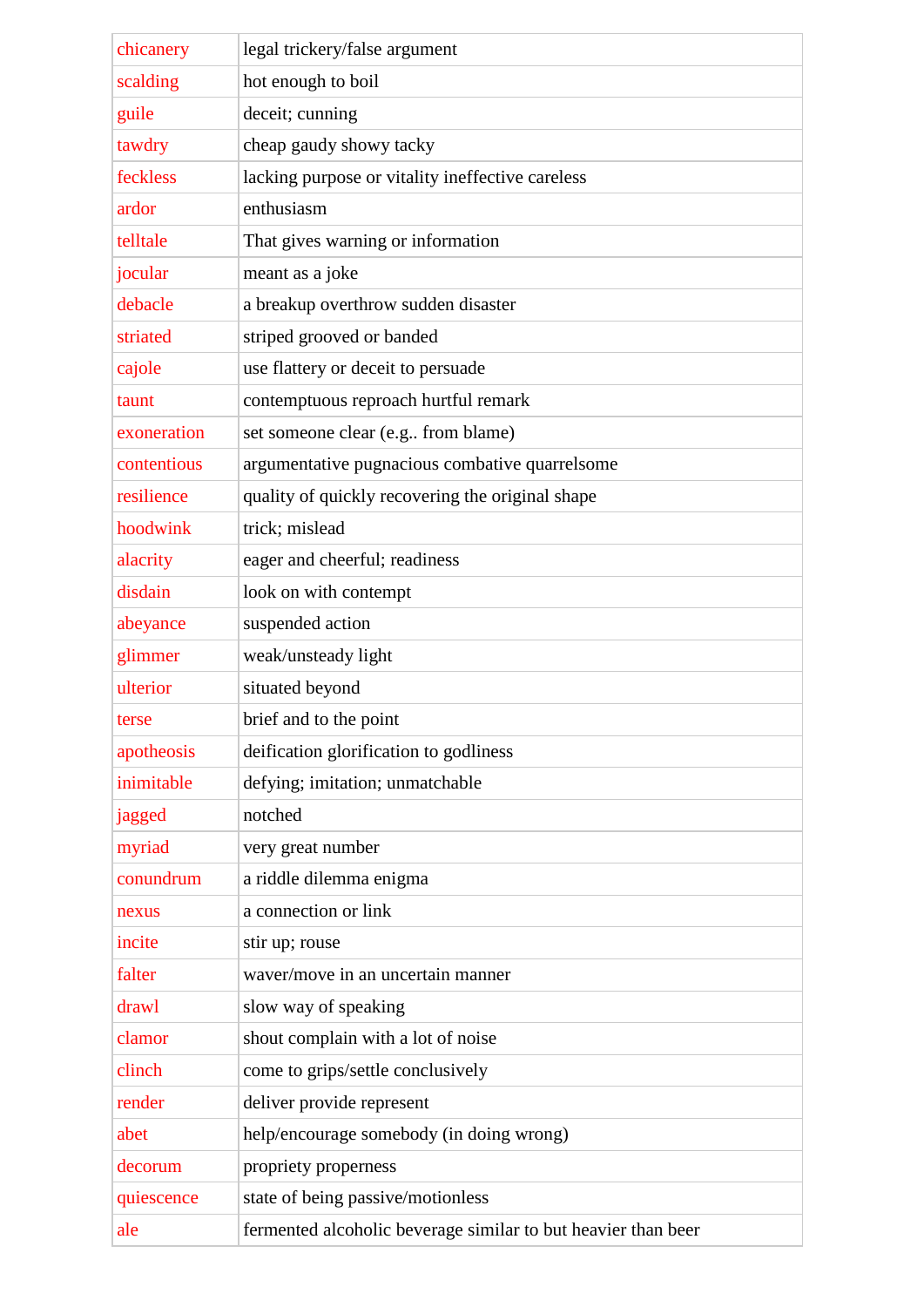| innocuous     | causing no harm                                               |
|---------------|---------------------------------------------------------------|
| discreet      | careful/prudent                                               |
| ruffian       | violent cruel man                                             |
| tepid         | lukewarm                                                      |
| itinerate     | to travel from place to place to peregrinate                  |
| sash          | long strip worn round the waist                               |
| exhaustive    | complete; thorough                                            |
| doleful       | dismal; mourful                                               |
| recant        | take back as being FALSE give up                              |
| crush         | press lose shape subdue overwhelm                             |
| talon         | claw of a bird of prey                                        |
| abrogate      | repeal or annul by authority                                  |
| sever         | break off                                                     |
| sodden        | soaked; saturated                                             |
| quack         | person dishonestly claiming to something                      |
| intrepid      | fearless; brave; undaunted                                    |
| emaciate      | make thin and weak                                            |
| moot          | open to discussion or debate; doubtful                        |
| preternatural | not normal or usual                                           |
| ossify        | to turn to bone to settle rigidly into an idea                |
| pariah        | an outcast a rejected and despised person                     |
| prim          | neat; formal                                                  |
| commodious    | having plenty of space for what is needed                     |
| servile       | like a slave lacking independence                             |
| unfeigned     | not pretended sincere                                         |
| sketchy       | shortly, roughly, quickly                                     |
| flinch        | draw; move back; wince                                        |
| fixate        | stare at                                                      |
| recast        | cast or fashion anew                                          |
| insurrection  | rising of people to open resistance to                        |
| transgress    | break go beyond (a limit)                                     |
| engrossing    | taken up all the time or attention writing in large or formal |
| vilify        | slander say evil things                                       |
| intransigence | unwillingness to compromise stubbornness intractability       |
| heinous       | odious (of crime)                                             |
| thwart        | obstruct/frustrate                                            |
| infuse        | put; pour; fill                                               |
| covert        | disguised                                                     |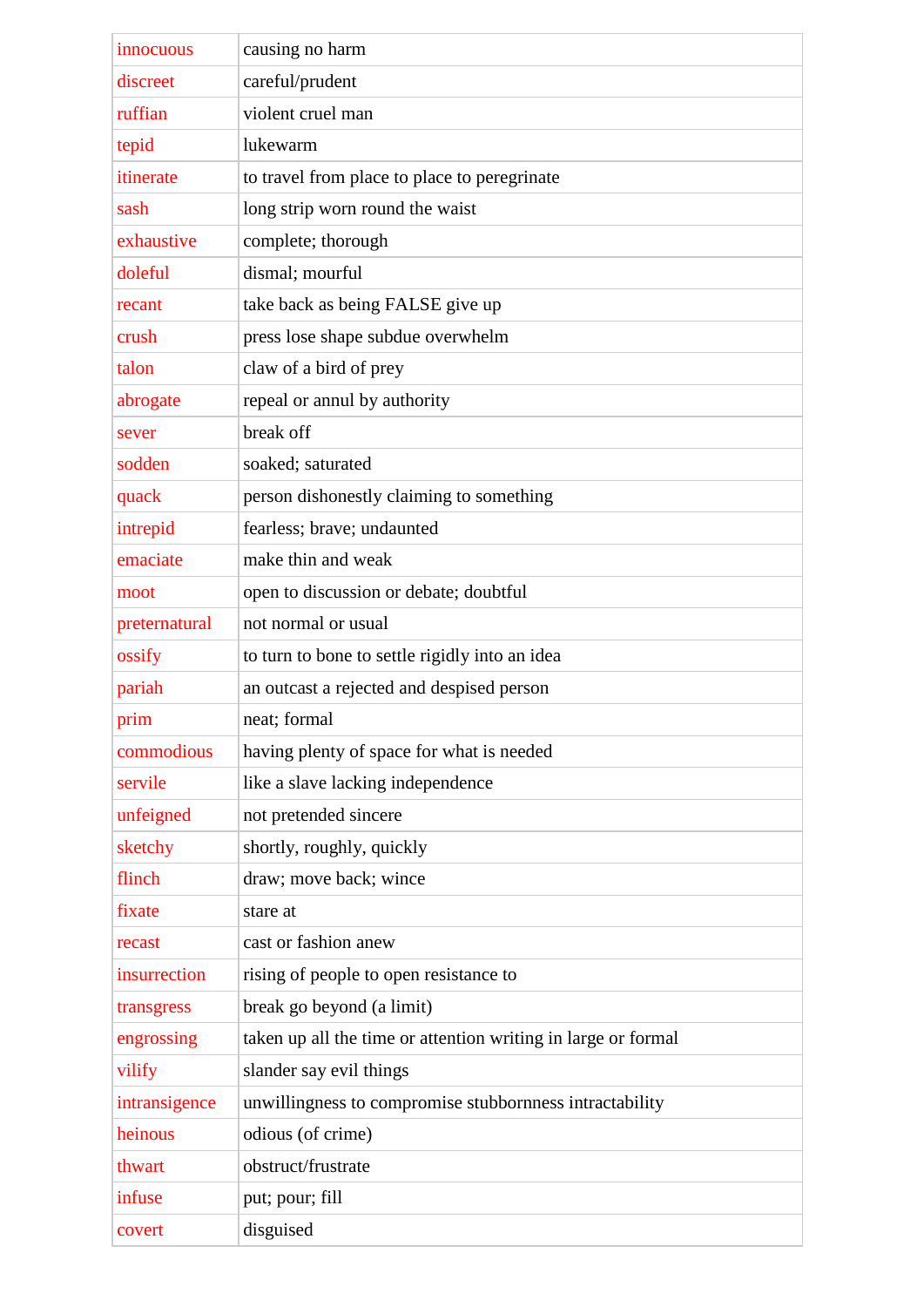| quixotic     | fanciful, fantastic, imaginary                             |
|--------------|------------------------------------------------------------|
| ubiquitous   | present everywhere                                         |
| putrefaction | becoming rotten                                            |
| assuage      | make something (pain desire) less                          |
| fracas       | noisy; quarrel                                             |
| torpid       | dull and slow                                              |
| sycophant    | person who flatter to the rich and powerful                |
| ebullience   | exuberance outburst of feeling                             |
| insinuate    | suggest unpleasantly; make a way for something gently      |
| urbane       | elegant refined in manners                                 |
| austere      | severely moral and strict simple and plain                 |
| inadvertent  | not paying proper attention                                |
| assail       | attack violently                                           |
| churlish     | (adj) boorish                                              |
| equivocal    | having a double or doubtful meaning; suspicious            |
| burnish      | to polish; rub to a shine                                  |
| stingy       | spending using unwillingly                                 |
| colander     | bowl-shaped vessel with many holes used to drain off water |
| proclivity   | inclination                                                |
| cower        | crouch shrink back                                         |
| provisional  | of the present time only                                   |
| mephitic     | Poisonous; noxious                                         |
| maul         | hurt by rough handling                                     |
| penury       | extreme poverty                                            |
| ire          | anger                                                      |
| guileless    | honest; straightforward                                    |
| engender     | cause produce give rise to                                 |
| ruddy        | reddish, healthy-looking                                   |
| occluded     | blocked up                                                 |
| profuse      | abundant/lavish                                            |
| vain         | without use result conceited                               |
| forfeit      | suffer the loss of something                               |
| rotund       | rich and deep; plump and round                             |
| puerile      | childish                                                   |
| adamant      | kind of stone; inflexible                                  |
| savant       | person of great learning                                   |
| enervate     | weaken deprive of strength attenuate                       |
| equivocate   | try to deceive by equivocal language                       |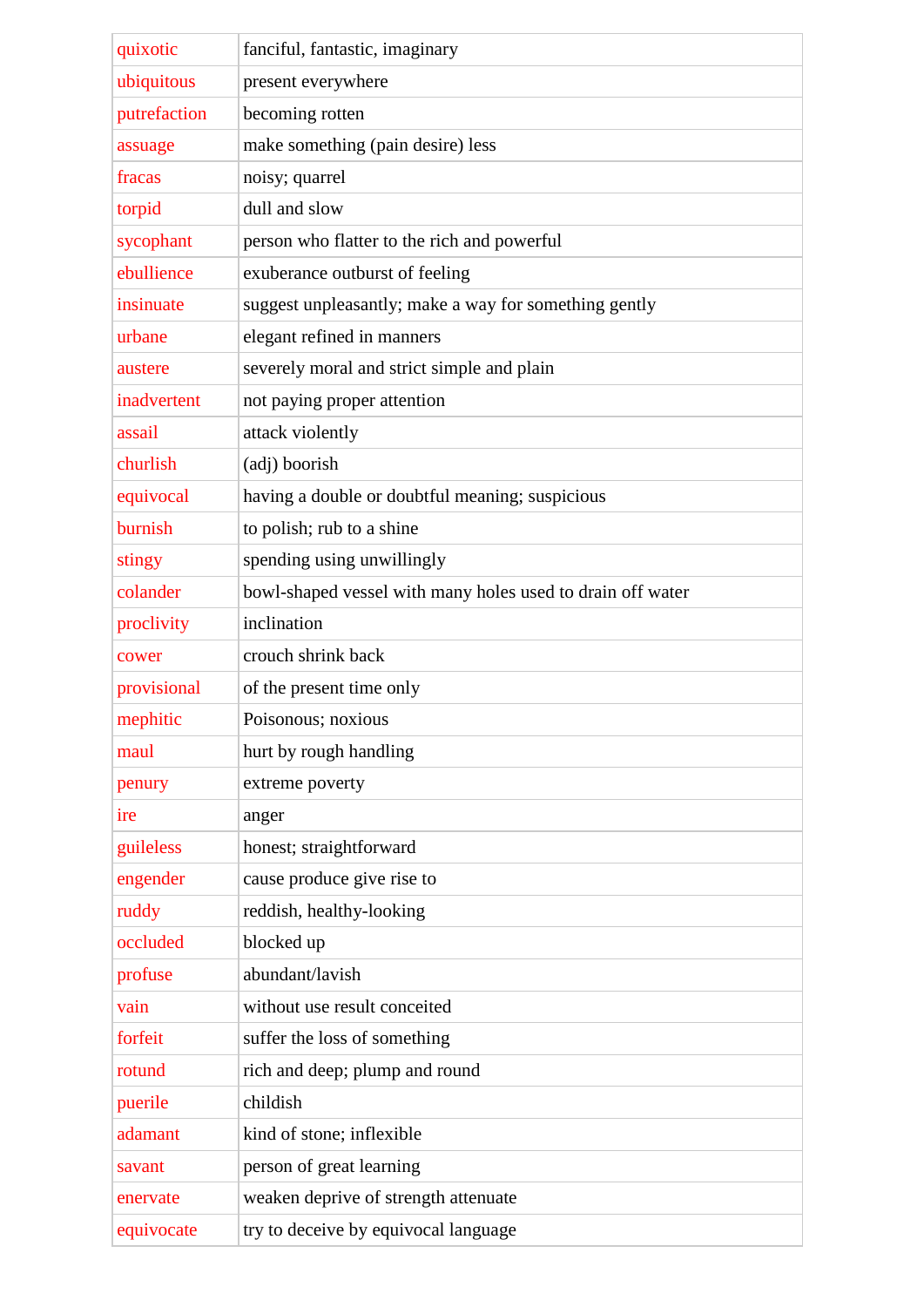| dynamo        | a generator something that produces electric current      |
|---------------|-----------------------------------------------------------|
| gnaw          | waste away; bite steadily                                 |
| wean          | to turn away (from a habit)                               |
| beatify       | to bless; make happy or ascribe a virtue to               |
| discrete      | distinct                                                  |
| crease        | line made by crushing white line on the ground in cricket |
| glut          | supply to much fill to excess                             |
| pry           | get something inquire too curiously                       |
| ascertain     | get to know                                               |
| splice        | join (two ends)                                           |
| reticent      | reserved; untalkative; silent; taciturn                   |
| sting         | something sharp                                           |
| elegy         | a lament a melancholy composition                         |
| penitent      | feeling or showing regret                                 |
| paucity       | scarcity a lacking of                                     |
| pusillanimous | cowardly; craven                                          |
| consummate    | perfect/make; perfect/complete                            |
| cogitate      | think deeply mediate                                      |
| diatribe      | bitter and violent attack in words                        |
| obtuse        | blunt/stupid                                              |
| stolid        | showing no emotion impassive                              |
| effrontery    | boldness impudence arrogance                              |
| indolence     | laziness                                                  |
| dissolution   | disintegration looseness in morals                        |
| derision      | ridicule mockery deriding                                 |
| pyre          | large pile of wood for burning                            |
| dirge         | a song of grief or lamentation                            |
| erudite       | learned; scholarly                                        |
| mercurial     | quick changeable in character fleeting                    |
| corporeal     | physical of or for the body                               |
| pedestrian    | commonplace trite unremarkable                            |
| equable       | steady; regular                                           |
| insularity    | narrow-mindedness; isolated                               |
| admonitory    | containing warning                                        |
| auspicious    | favorable successful prosperous                           |
| foray         | to venture                                                |
| luculent      | easily understood; lucid; clear                           |
| onus          | responsilibilty, burden                                   |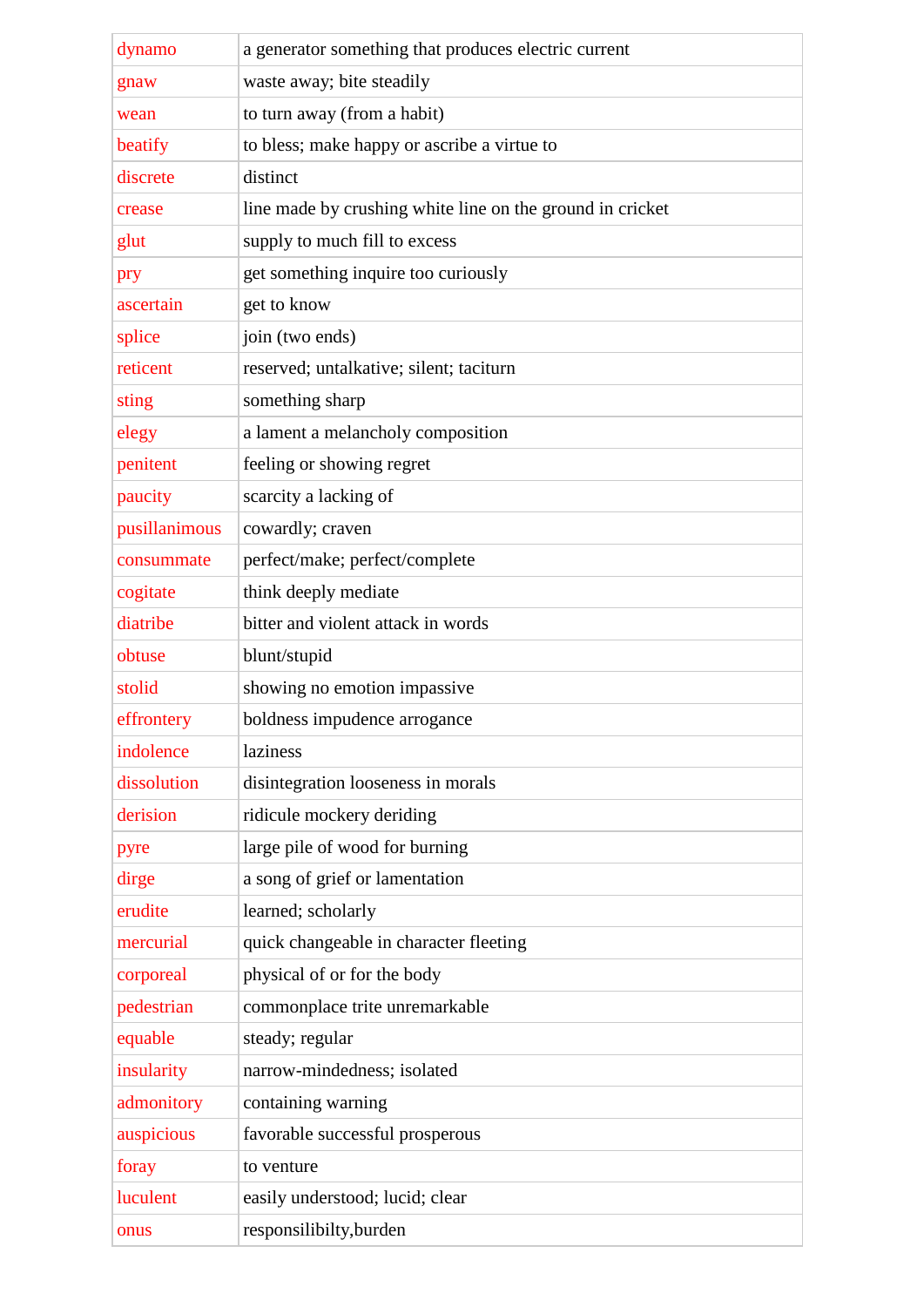| nascent<br>coeval | coming into existence; emerging<br>of the same period; coexisting |
|-------------------|-------------------------------------------------------------------|
|                   |                                                                   |
| decry             | disapprove of                                                     |
| penchant          | strong inclination a liking                                       |
| secular           | material (not spiritual) living outside monasteries               |
| streak            | long thin move very fast                                          |
| vanquish          | conquer                                                           |
| retinue           | following; attendants                                             |
| assiduous         | diligent hard-working; sedulous                                   |
| dearth            | shortage                                                          |
| extirpate         | to destroy exterminate cut out exscind                            |
| baneful           | causing harm or ruin; pernicious; destructive                     |
| condone           | forgive                                                           |
| accretion         | the growing of separate things into one                           |
| pellucid          | transparent easy to understand                                    |
| palliate          | lessen the severity of                                            |
| cogent            | strong; convincing                                                |
| indelible         | that cannot be rubbed out                                         |
| covetous          | eagerly desirous                                                  |
| discredit         | refuse to believe                                                 |
| lumber            | move in a clumsy/noisy way                                        |
| recidivism        | relapse into antisocial or criminal behavior                      |
| lurk              | be out of view ready to attack                                    |
| coda              | passage that completes a piece of music                           |
| cornucopia        | abundant supply                                                   |
| censure           | expression of blame or disapproval a rebuke                       |
| highbrow          | (person) with superior tastes                                     |
| serration         | having a toothed edge                                             |
| elicit            | draw out                                                          |
| caustic           | biting sarcastic                                                  |
| odious            | repulsive; hateful                                                |
| dainty            | pretty/delicate(food)/difficult to please                         |
| veneer            | surface appearance covering the TRUE nature                       |
| chauvinist        | a blindly devoted patriot                                         |
| deprave           | make morally bad; corrupt                                         |
| duplicity         | deliberate deception                                              |
| petrify           | to make hard rocklike                                             |
| inane             | silly; senseless                                                  |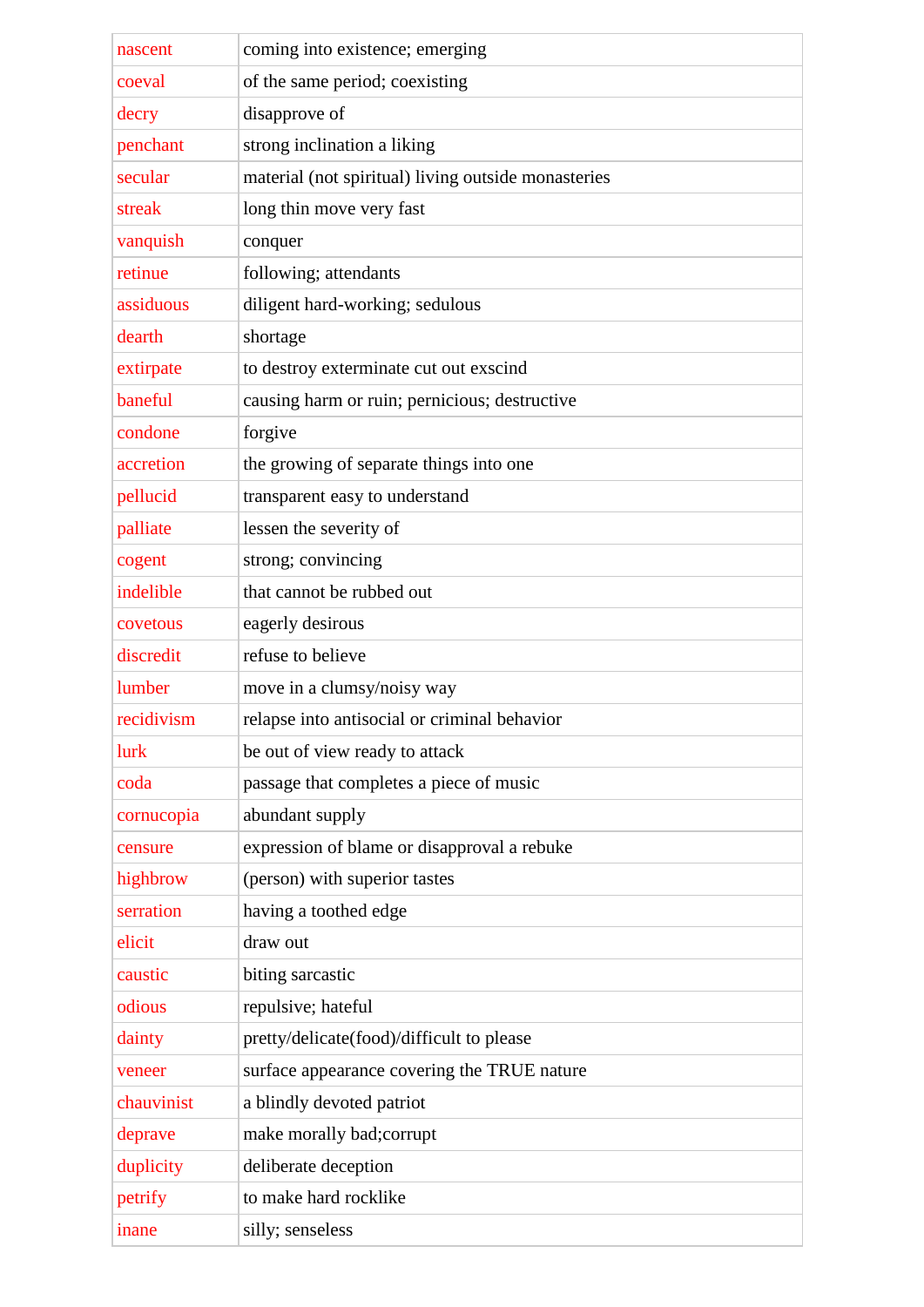| tyro        | a beginner                                               |
|-------------|----------------------------------------------------------|
| abjure      | promise or swear to give up                              |
| dilate      | speak comprehensively become wider large                 |
| denigrate   | blacken; belittle; sully; defame                         |
| turbid      | muddy having the sediment stirred up                     |
| taut        | tightly stretched                                        |
| privation   | hardship                                                 |
| protracted  | prolonged                                                |
| pulchritude | Physical beauty                                          |
| bellicose   | inclined to fighting                                     |
| punctilious | Meticulous                                               |
| ignominious | shameful; dishonorable; undignified; disgraceful         |
| avid        | eager; greedy                                            |
| malign      | to speak harmful untruths about someone                  |
| interim     | as an installment                                        |
| inundate    | flood cover by overflowing                               |
| attenuate   | make thin; weaken; enervate                              |
| phlegmatic  | calm; sluggish; temperament; unemotional                 |
| florid      | very much ornamented naturally red (e.g of face)         |
| inimical    | harmful or unfriendly                                    |
| veracity    | truth                                                    |
| consume     | get to the end of                                        |
| ingenuous   | naive; young; artless; frank; honest; sincere            |
| sanctimony  | self-righteousness hypocritical with FALSE piety         |
| prevaricate | to equivocate to stray from the truth                    |
| exigency    | emergency an urgent situation                            |
| hegemony    | predominance                                             |
| lien        | legal claim until a debt on it is repaid                 |
| plaque      | flat metal on a wall as a memorial                       |
| barren      | not good enough; unable to have young ones without value |
| aver        | affirm; assert; prove; justify                           |
| credulity   | too great a readiness to believe things                  |
| chagrin     | vexation                                                 |
| forbearance | patience; willingness to wait                            |
| snub        | treat with contempt                                      |
| volubility  | fluency verbosity easy use of spoken language            |
| libel       | statement that damages reputation                        |
| conceit     | over-high opinion of too much pride                      |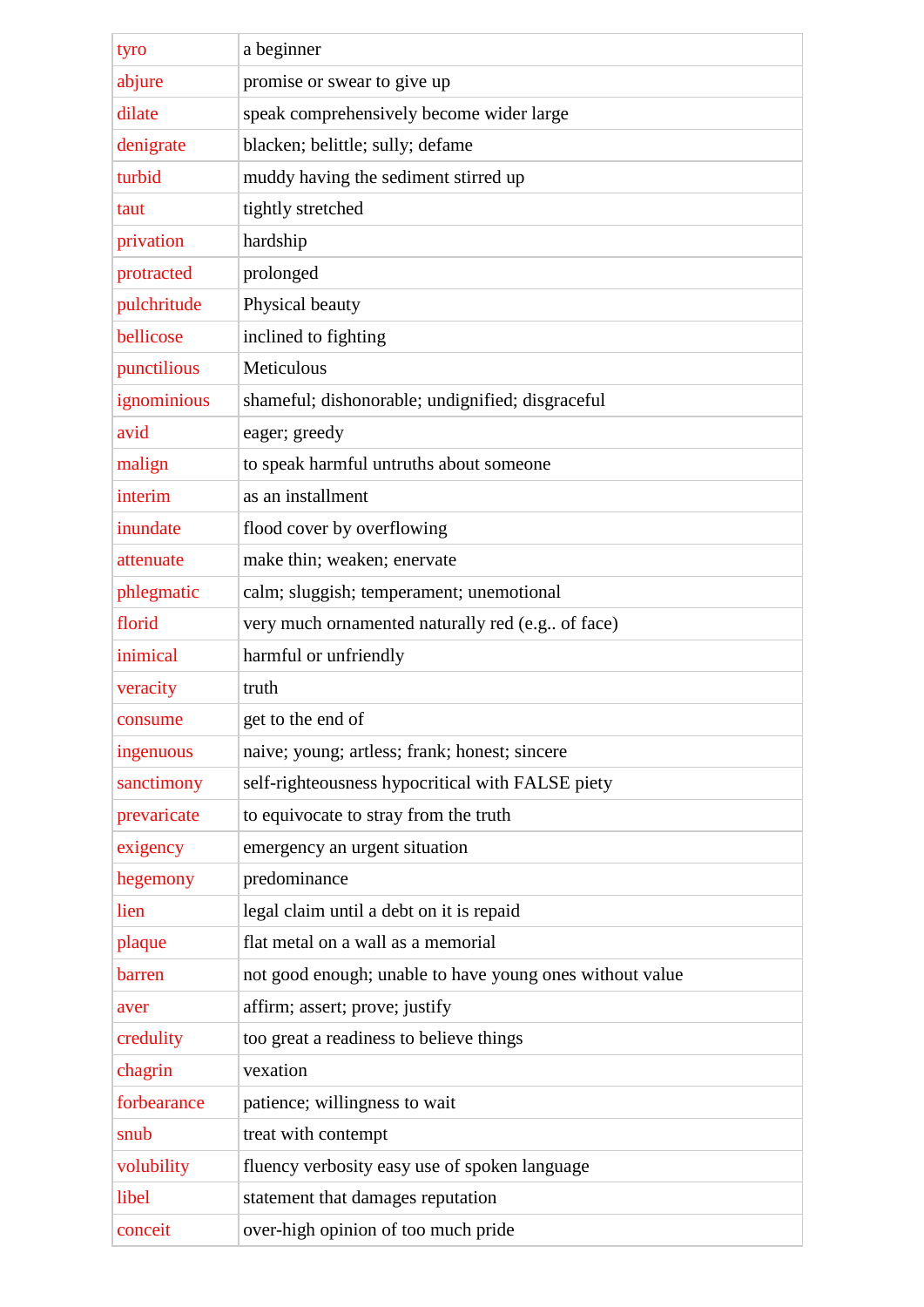| idiosyncrasy   | personal mannerism                                       |
|----------------|----------------------------------------------------------|
| fledgling      | an inexperienced person.                                 |
| obdurate       | hardened and unrepenting; stubborn; inflexible           |
| dud            | no use person something that fails                       |
| contiguous     | touching neighboring near                                |
| facile         | easily done                                              |
| waft           | scent waving movement carry lightly through              |
| resigned       | unresistant; submissive                                  |
| chastened      | corrected punished                                       |
| repudiate      | disown refuse to accept or pay                           |
| abut           | border on                                                |
| pernicious     | harmful; injurious                                       |
| verisimilitude | appearing TRUE or real                                   |
| somatic        | of the body                                              |
| defalcate      | (v) to embezzle or misappropriate                        |
| fringe         | edge ornamental border part of hair over the forehead    |
| insipid        | without taste or flavor                                  |
| husk           | worthless; outside part of anything                      |
| dolt           | stupid fellow                                            |
| penurious      | poor/stingy                                              |
| incursion      | a raid; a sudden attack                                  |
| coax           | get somebody to do something by kindness                 |
| parley         | negotiation                                              |
| effluvia       | outflow in a stream of particles a noxious odor or vapor |
| obfuscate      | to darken; make obscure; muddle                          |
| preclude       | prevent make impossible                                  |
| disingenuous   | sophisticated artful trying to deceive cunning           |
| obtain         | to be established accepted or customary                  |
| encumbrance    | burden things that get on the way of                     |
| morose         | ill-tempered; unsocial                                   |
| gloat          | over look at with selfish delight                        |
| jejune         | insubstantial/dull/immature                              |
| quirk          | habit or action peculiar to something                    |
| extempore      | without previous thought or preparation                  |
| regale         | to delight or entertain to feast                         |
| disparate      | essentially different                                    |
| foil           | prevent from carrying out                                |
| finagle        | to practice deception or fraud; scheme.                  |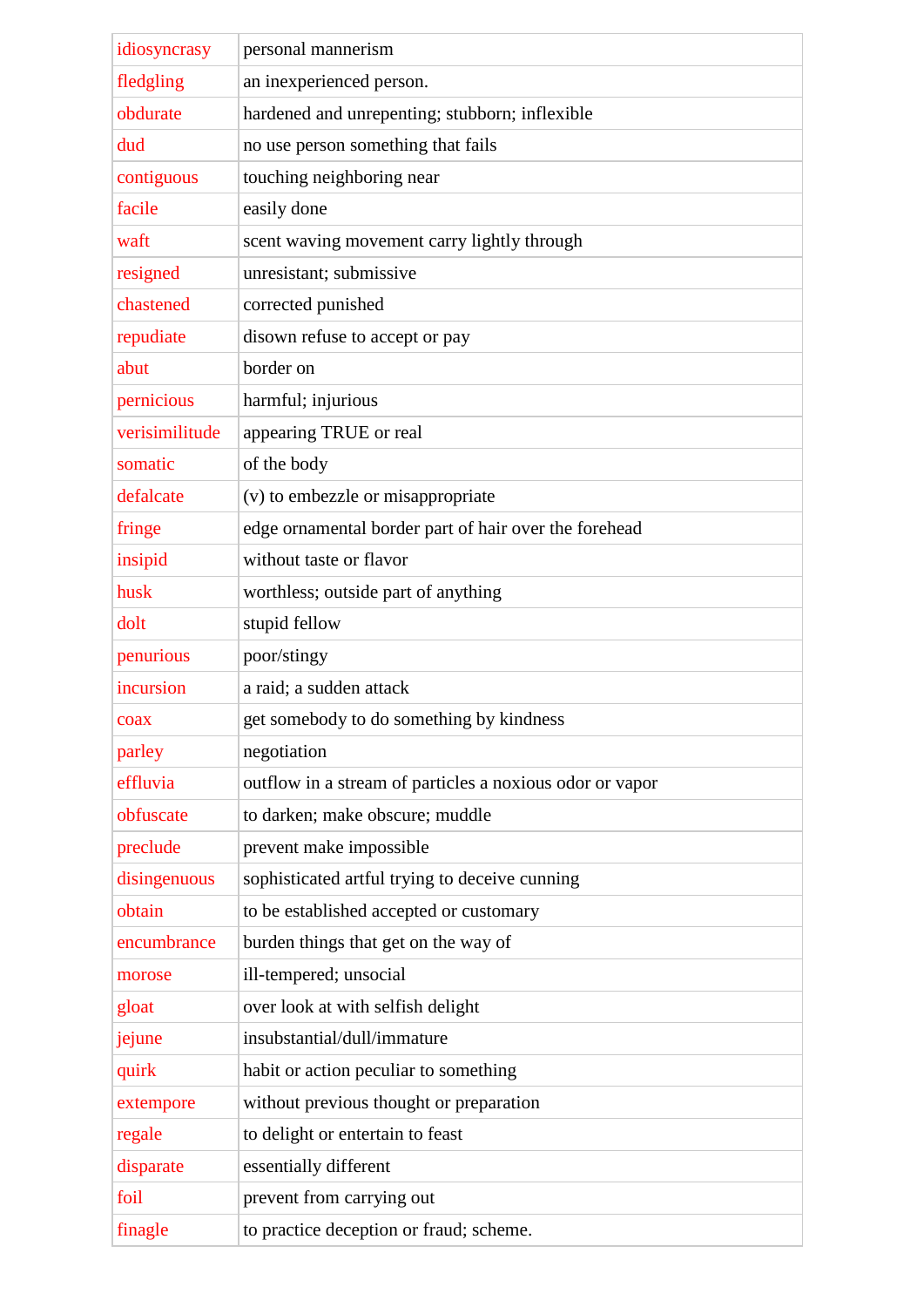| salubrious  | healthful                                                        |
|-------------|------------------------------------------------------------------|
| scorch      | become discolored/dry up/go at high speed                        |
| perpetrate  | be guilty commit (a crime)                                       |
| malinger    | to fake illness or injury in order to shirk a duty               |
| discern     | see with an effort but clearly                                   |
| Palpable    | Obvious                                                          |
| perfunctory | done as a duty without care                                      |
| waffle      | talk vaguely and without much result                             |
| transitory  | brief                                                            |
| pundit      | pedant authority on a subject                                    |
| extant      | still in existence                                               |
| deluge      | great flood heavy rush of water                                  |
| mundane     | worldly as opposed to spiritual commonplace everyday             |
| tocsin      | a signal, especially of alarm                                    |
| ascribe     | consider to be the origin of or belonging to                     |
| visceral    | of the internal organs of the body                               |
| lachrymose  | causing tears; tearful                                           |
| sullied     | to be stained or discredited                                     |
| exscind     | to cut out cut away                                              |
| temerity    | boldness brashness intrepidness                                  |
| squalid     | foul filthy                                                      |
| extenuate   | reduce the strength of lessen seriousness partially excuse       |
| collusion   | secret agreement for a deceitful purpose                         |
| undulate    | to move in wavelike fashion fluctuate                            |
| grovel      | crawl; humble oneself                                            |
| fagged      | too tired                                                        |
| hollow      | not soled with hole                                              |
| harbinger   | One that indicates or foreshadows what is to come; a forerunner. |
| shrewd      | astute; showing sound judgement                                  |
| august      | majestic; venerable                                              |
| conspicuous | easily seen remarkable                                           |
| Pastiche    | work (usually artistic) which imitates                           |
| rife        | widespread                                                       |
| gaucherie   | socially awkward; tactless behavior                              |
| evince      | to show clearly to indicate                                      |
| finical     | too fussy about food clothing etc.                               |
| mellifluous | sweetly flowing                                                  |
| rancorous   | feeling bitterness; spitefulness                                 |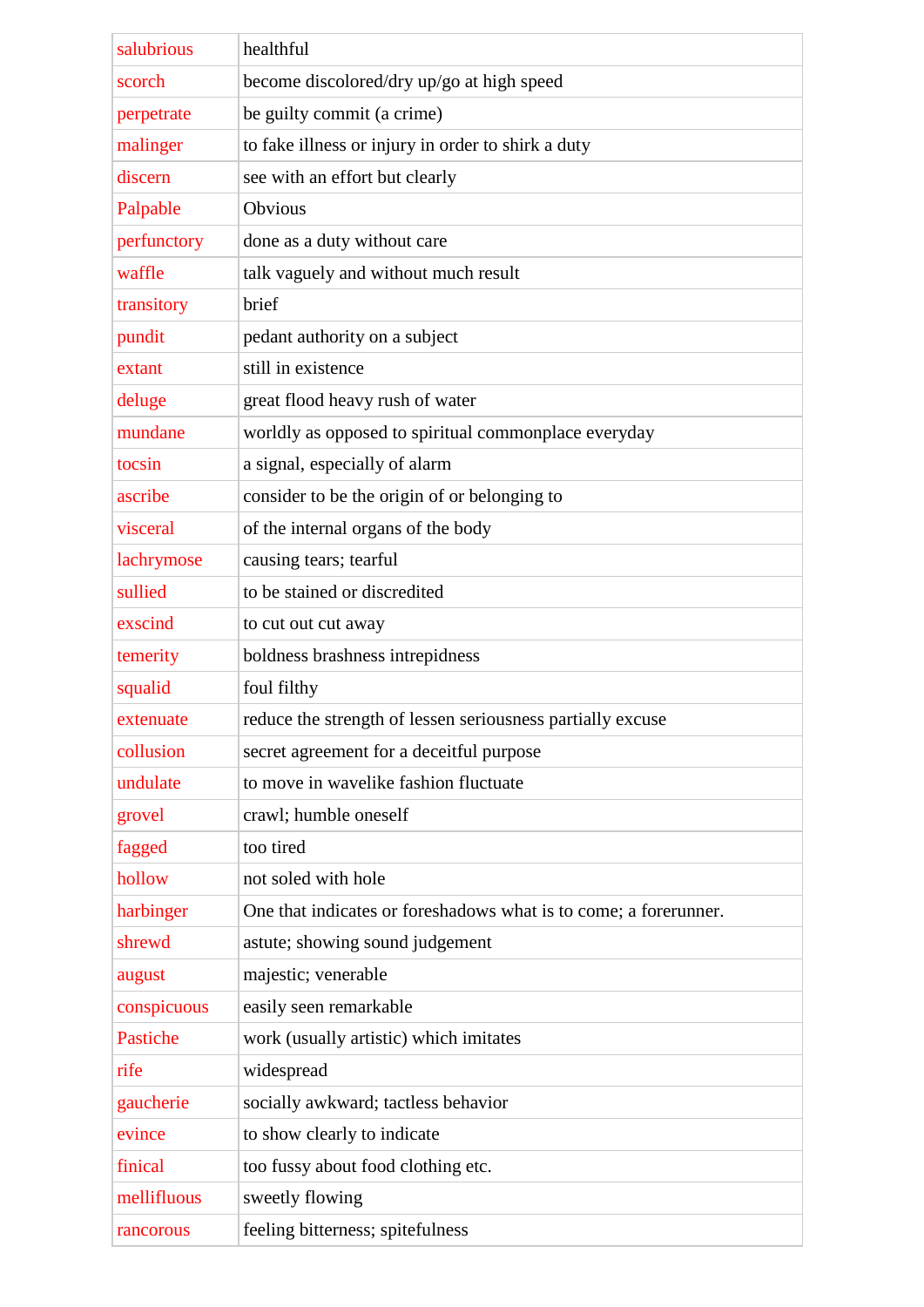| trap<br>snare                                                                                                                            |  |
|------------------------------------------------------------------------------------------------------------------------------------------|--|
| practicing self-denial; austere; stark<br>ascetic                                                                                        |  |
| gruesome; suggesting death<br>macabre                                                                                                    |  |
| rough awkward<br>uncouth                                                                                                                 |  |
| end (a debt) by setting aside money<br>amortize                                                                                          |  |
| to make unnecessary get rid of<br>obviate                                                                                                |  |
| lack of seriousness<br>levity                                                                                                            |  |
| song of praise or triumph<br>paean                                                                                                       |  |
| A Christian feast celebrating the manifestation of the divine nature of<br>epiphany<br>Jesus to the Gentiles as represented by the Magi. |  |
| to portray depict sketch out<br>delineate                                                                                                |  |
| nadir<br>lowest; weakest point                                                                                                           |  |
| stir up excite<br>emote                                                                                                                  |  |
| make or become stiff and solid<br>congeal                                                                                                |  |
| Complain or grumble (verb)<br>grouse                                                                                                     |  |
| spirit vigor enthusiasm<br>verve                                                                                                         |  |
| warmth of feelings earnestness<br>fervor                                                                                                 |  |
| move along with long strides<br>lope                                                                                                     |  |
| hence; awkward<br>gauche                                                                                                                 |  |
| lionize<br>treat as a famous person                                                                                                      |  |
| discourse<br>speech lecture                                                                                                              |  |
| argue earnestly to dissuade correct or protest<br>expostulate                                                                            |  |
| offensive; disgusting (smell)<br>noisome                                                                                                 |  |
| dogmatic<br>positive certain arbitrary without room for discussion                                                                       |  |
| devoted to pleasure (sensuous enjoyment)<br>epicurean                                                                                    |  |
| lassitude<br>weariness; tiredness                                                                                                        |  |
| magnificent<br>sumptuous                                                                                                                 |  |
| cheerful; confident; optimistic<br>sanguine                                                                                              |  |
| irksome<br>tiresome                                                                                                                      |  |
| ostentation<br>display to obtain admiration or envy                                                                                      |  |
| wasteful; reckless with money<br>prodigal                                                                                                |  |
| cowardly<br>craven                                                                                                                       |  |
| commanding; haughty; arrogant<br>imperious                                                                                               |  |
| brash<br>hasty rush; cheeky; saucy                                                                                                       |  |
| intended to instruct<br>didactic                                                                                                         |  |
| sophomoric<br>being immature                                                                                                             |  |
| repay give in return<br>requite                                                                                                          |  |
| warning sign<br>presage                                                                                                                  |  |
|                                                                                                                                          |  |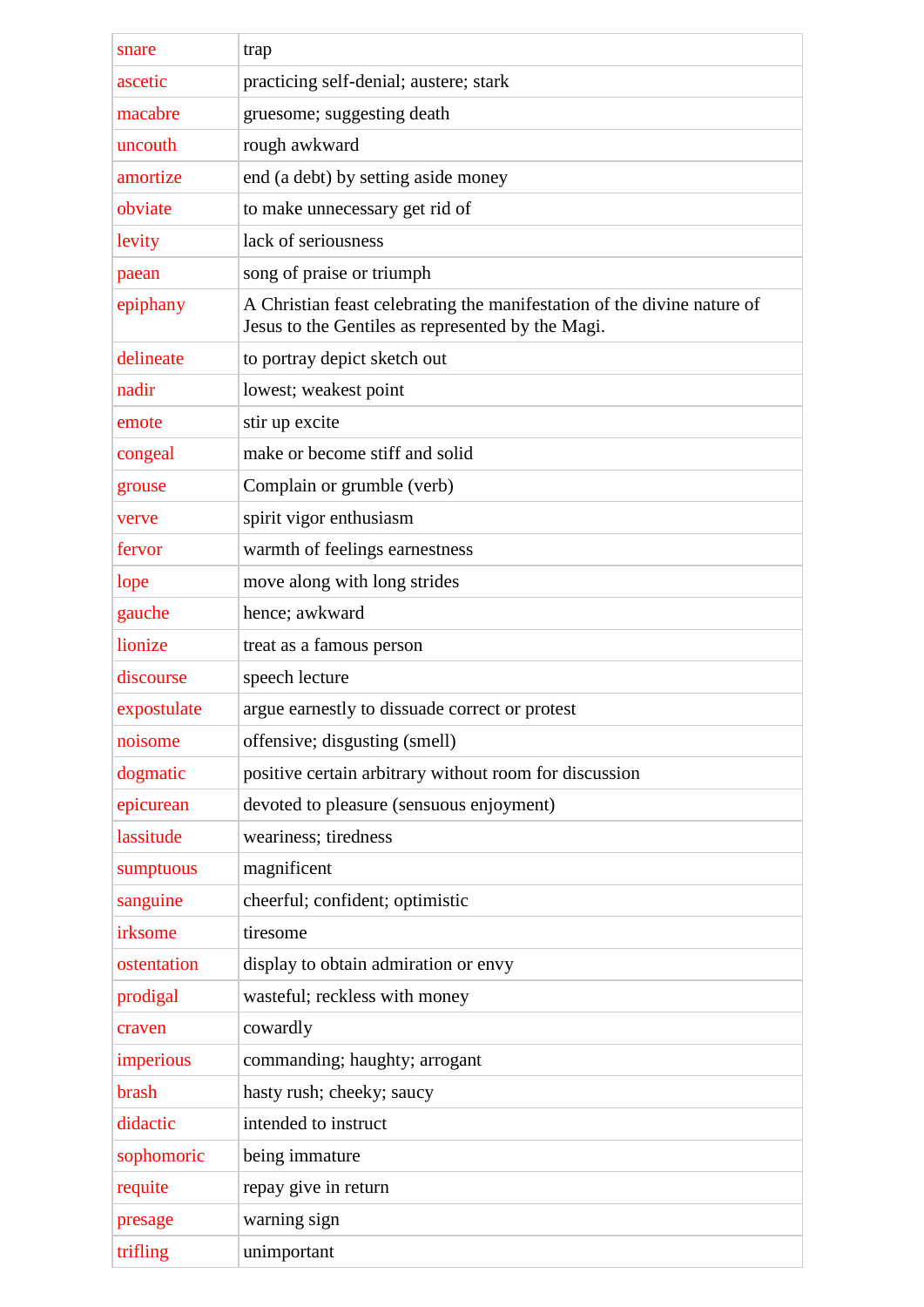| verdant        | fresh and green                                      |
|----------------|------------------------------------------------------|
| intransigent   | uncompromising                                       |
| prodigious     | enormous; wonderful                                  |
| palatial       | magnificent                                          |
| broach         | bring up; announce; begin to talk about              |
| desiccant      | substance used to absorb moisture                    |
| supine         | lying on the back slow to act passive                |
| agog           | eager/excited                                        |
| philistine     | a smug ignorant person one who lacks knowledge       |
| heretic        | recreant, protestant, skeptic                        |
| ensconce       | To settle (oneself) securely or comfortably          |
| wile           | a trick                                              |
| raconteur      | person who tells anecdotes                           |
| reactionary    | opposing progress                                    |
| ferment        | substance become excited                             |
| hauteur        | haughtiness                                          |
|                | treacherous; faithless                               |
| perfidious     |                                                      |
| qualm<br>drone | feeling of doubt temporary feeling of sickness       |
|                | male bee person who isn't self-employed              |
| propitious     | auspicious; presenting favorable circumstances       |
| remonstrate    | to protest object                                    |
| dilettante     | a lover of an art or science                         |
| rumple         | make rough                                           |
| curmudgeon     | bad-tempered person                                  |
| inchoate       | not yet fully formed; rudimentary; elementary        |
| bequest        | arrangement to give something at death               |
| facetious      | humorous; funny; jocular                             |
| fatuous        | without sense foolish; self-satisfaction             |
| roll           | call calling of names                                |
| rapacious      | greedy (esp for money)                               |
| reproach       | scold upbraid                                        |
| obtrusive      | projecting; prominent; undesirably noticeable        |
| stymie         | to hinder obstruct or block                          |
| wan            | looking ill, not bright                              |
| baleful        | harmful; ominous causing evil                        |
| preen          | tidy/show self-satisfaction                          |
| jibe           | gibe; make fun of                                    |
| bandy          | discuss lightly or glibly; exchange (words) heatedly |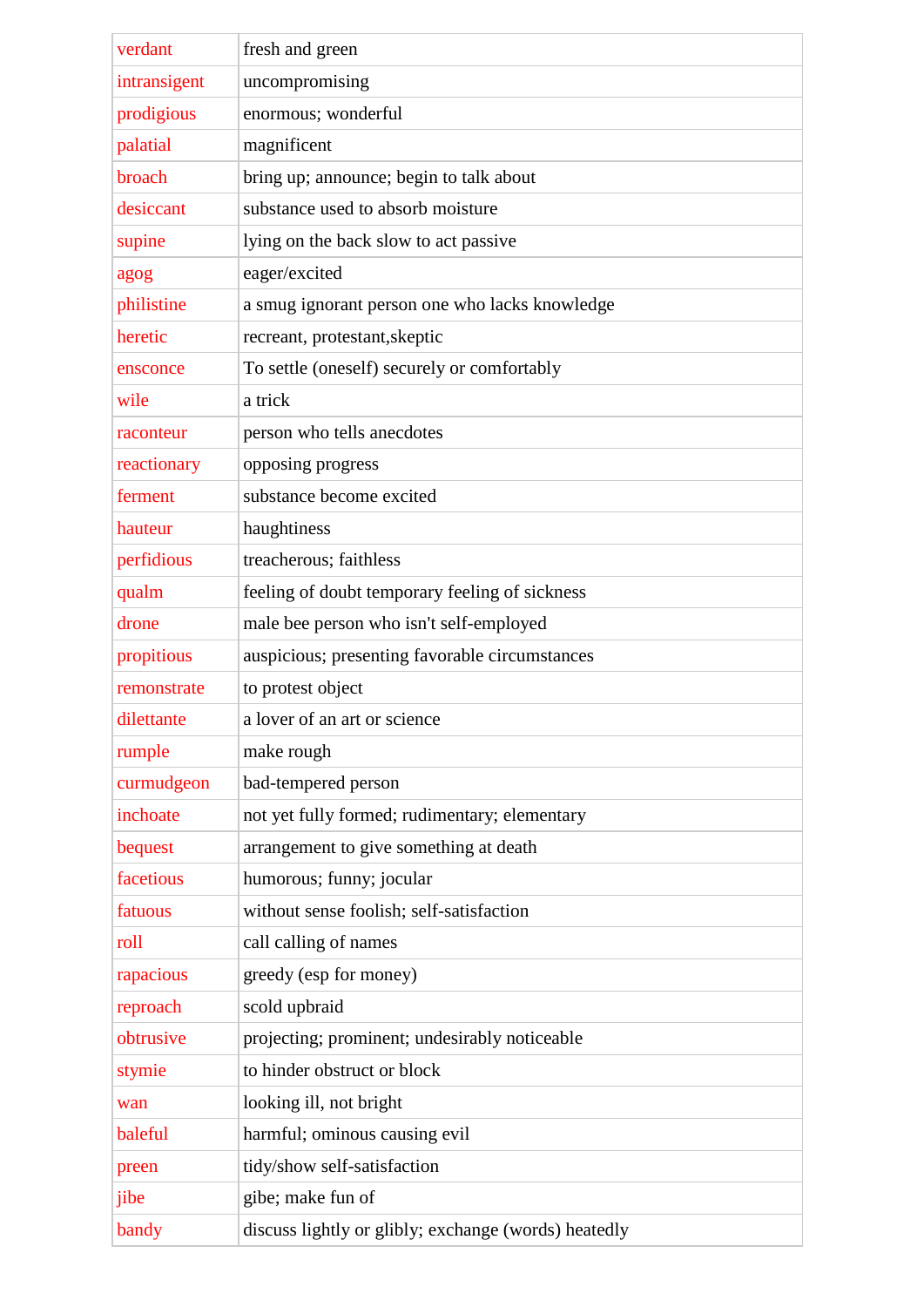| extricable     | that can be freed                                        |
|----------------|----------------------------------------------------------|
| provident      | frugal; looking to the future                            |
| burgeon        | grow forth send out buds                                 |
| figurehead     | carved image on the prow of a ship                       |
| overweening    | presumptuously; arrogant; overbearing                    |
| barrage        | artificial obstacle built across a river                 |
| eschew         | avoid                                                    |
| fetid          | stinking                                                 |
| discountenance | refuse to approve of                                     |
| rivet          | fix take up secure metal pin                             |
| impetuous      | having sudden energy; impulsive                          |
| vacillation    | being uncertain hesitating                               |
| rueful         | dejected                                                 |
| equanimity     | calmness of temperament                                  |
| pedantic       | bookish showing off learning                             |
| mendicant      | a beggar                                                 |
| hubris         | arrogant; pride                                          |
| atonement      | repayment death of Jesus                                 |
| excoriation    | severe criticism                                         |
| ford           | shallow place in a river (to cross)                      |
| macerate       | make or become soft by soaking in water                  |
| soporific      | producing sleep                                          |
| forswear       | renounce; disallow; repudiate                            |
| skiff          | small boat                                               |
| saturnine      | gloomy; dark; sullen; morose                             |
| supplicate     | make a humble petition to                                |
| blithe         | cheerful; casual; carefree                               |
| profundity     | depth                                                    |
| boggle         | To hesitate as if in fear or doubt                       |
| blandness      | polite manner; comforting; uninteresting                 |
| contemn        | to scorn or despise                                      |
| slur           | join sounds/words (indistinct)                           |
| cloture        | closing device (in Parliament) to end a debate by voting |
| hallow         | to make holy; consecrate                                 |
| egress         | way out exit                                             |
| tortuous       | devious/not straightforward                              |
| scabbard       | sheath for the blade                                     |
| benison        | blessing                                                 |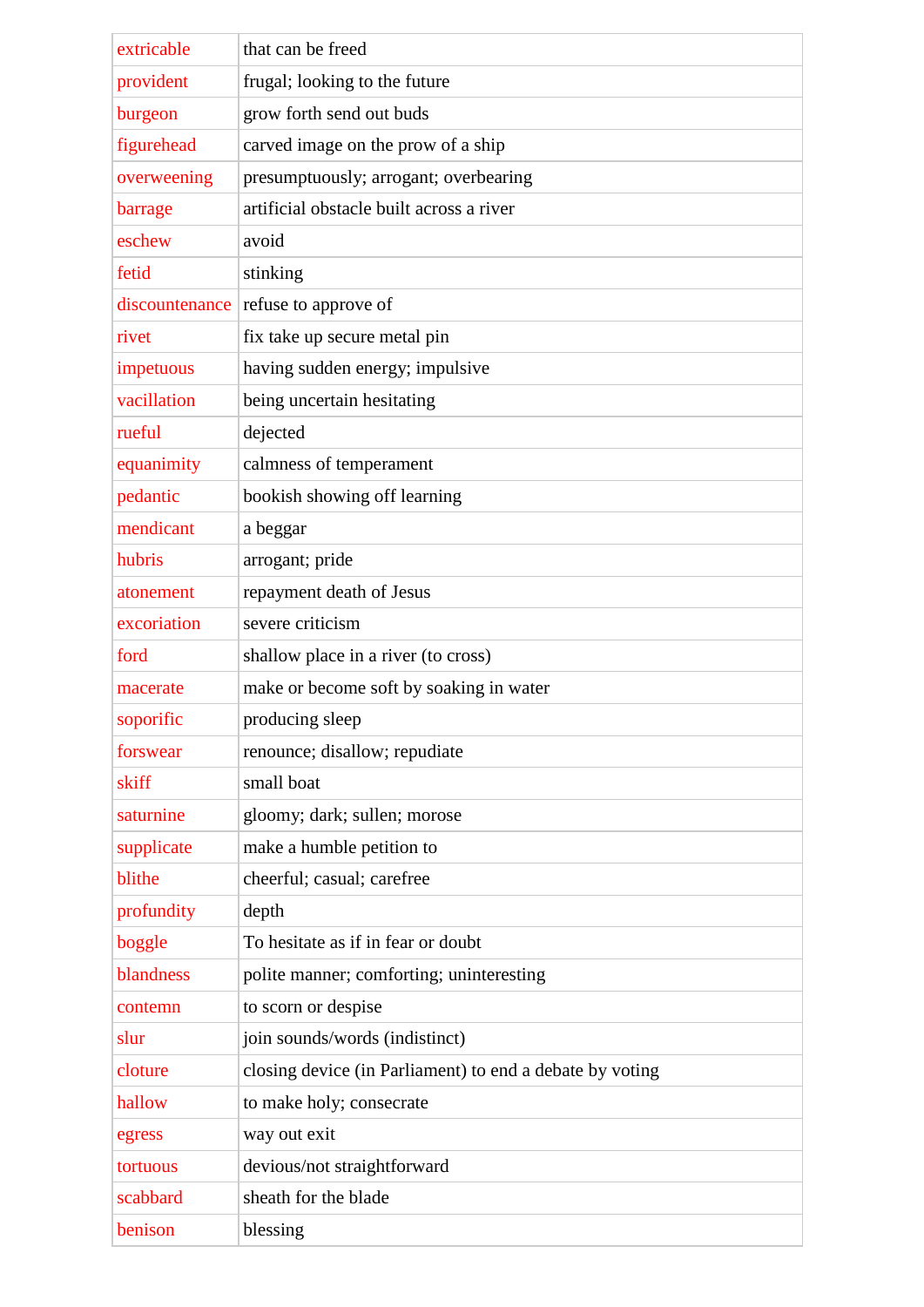| rant         | use extravagant language                               |
|--------------|--------------------------------------------------------|
| dereliction  | deserting and leaving to fall into ruins               |
| seminal      | like a seed constituting a source; originative         |
| perspicacity | quick judging and understanding                        |
| petrous      | like a rock hard stony                                 |
| machination  | plot; scheme (esp. evil)                               |
| restive      | refusing to move reluctant to be controlled            |
| mendacity    | dishonesty                                             |
| festoon      | a decorative chain or strip hanging between two points |
| prudish      | easily shocked; excessively modest                     |
| esoteric     | abstruse intended only for a small circle of           |
| entreat      | ask earnestly                                          |
| labyrinthine | to entangle the state of affairs                       |
| perfidy      | treachery breaking of faith                            |
| vacuity      | idleness                                               |
| prune        | dried plum silly person                                |
| contrite     | filled with deep sorrow for wrongdoing                 |
| incumbents   | official duties                                        |
| probity      | uprightness incorruptibility principle                 |
| indigence    | poverty                                                |
| manacle      | chains for the hands or feet                           |
| maladroit    | tactless; clumsy                                       |
| fervid       | showing earnest feeling                                |
| germane      | relevant; pertinent to                                 |
| imbroglio    | complicated and embarrassing situation                 |
| stigmatize   | describe somebody scornfully                           |
| overhaul     | examine thoroughly to learn about the condition        |
| kibosh       | block, halt, stop                                      |
| molt         | lose hair/feathers before new growing                  |
| goad         | something urging a person to action                    |
| specious     | illogical of questionable truth or merit               |
| cravat       | piece of linen worn as a necktie                       |
| cordon       | line (of police acting as a guard)                     |
| vestige      | trace or sign                                          |
| eddy         | circular or spiral movement (e.g of wind)              |
| forage       | food for horses and cattle                             |
| parsimonious | too economical; miserly                                |
| flax         | pale yellow (hair) a plant                             |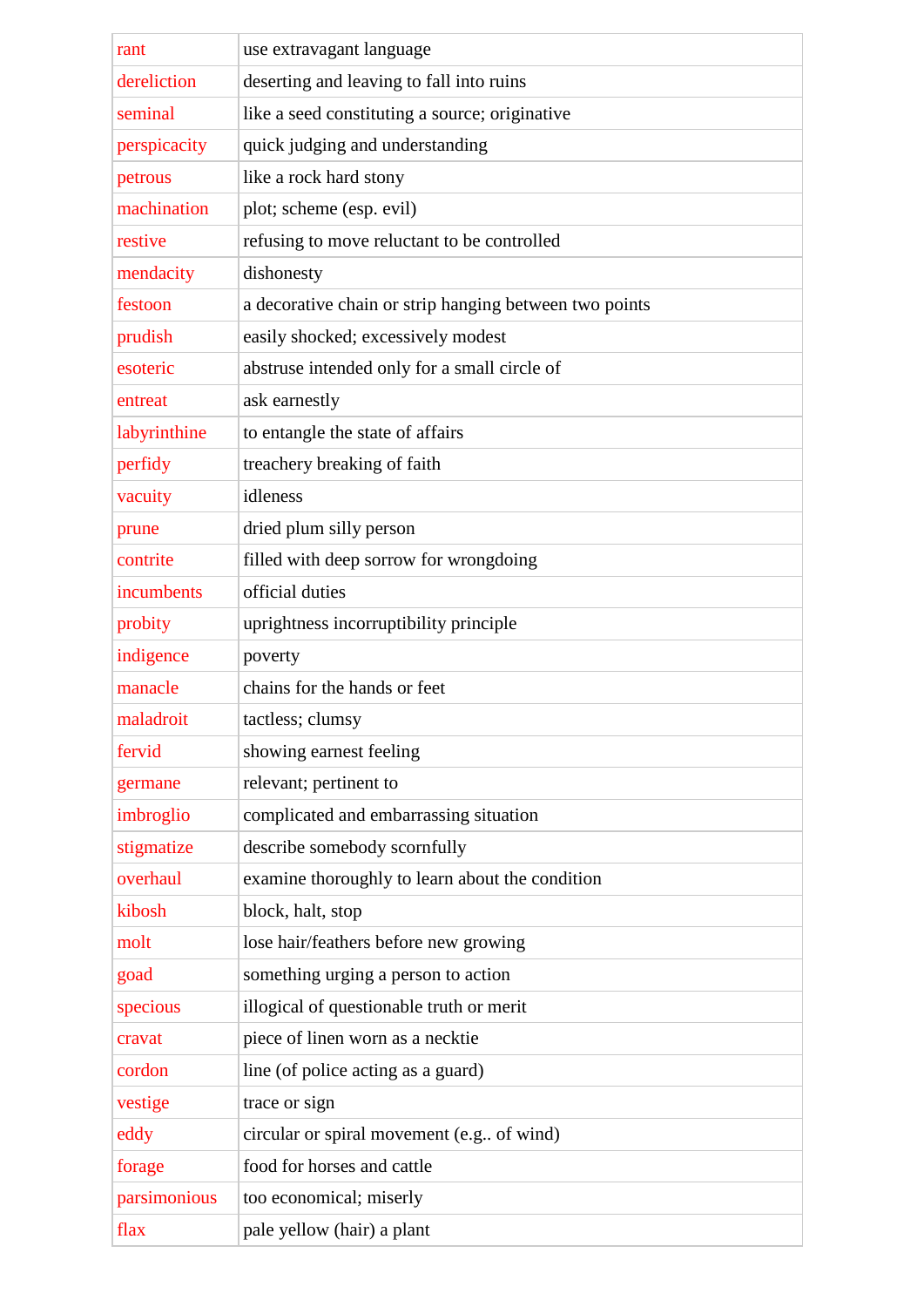| exploit      | brilliant achievement develop use selfishly               |
|--------------|-----------------------------------------------------------|
| subsume      | include under a rule                                      |
| poignant     | deeply moving keen                                        |
| aleck        | one who considers himself smarter than others             |
| petulant     | unreasonably; impatient                                   |
| rubicund     | red and healthy                                           |
| ineluctable  | certain; inevitable                                       |
| severance    | severing                                                  |
| depredation  | plundering                                                |
| insouciant   | unconcerned; carefree                                     |
| platitude    | a trite or banal statement unoriginality                  |
| halcyon      | calm and peaceful                                         |
| interdict    | prohibit forbid                                           |
| lugubrious   | mournful; excessively sad                                 |
| officious    | too eager or ready to help offer advice                   |
| predilection | special liking mental preference                          |
| flout        | reject mock to go against (as in going against tradition) |
| onerous      | needing effort burdensome                                 |
| gouge        | tool for cutting grooves in wood                          |
| chary        | cautious; wary                                            |
| belligerent  | (person nation) waging war                                |
| profligate   | wasteful prodigal licentious extravagant                  |
| feint        | pretend                                                   |
| demagogue    | person appealing not to reasons                           |
| cabal        | a scheme or plot a group of plotters                      |
| upbraid      | scold reproach                                            |
| deprecate    | protest against; express disapproval of                   |
| impute       | to attribute to a cause or source ascribe                 |
| inveterate   | deep-rooted. long-established                             |
| obsequious   | too eager to obey or serve                                |
| spurious     | false; counterfeit                                        |
| retard       | check hinder                                              |
| propitiatory | conciliatory; appeasing; mitigating                       |
| maudlin      | sentimental in a silly or tearful way                     |
| shunt        | send from one track to another lay aside evade discussion |
| aplomb       | self-confidence                                           |
| dulcet       | melodious; harmonious                                     |
| tautology    | a repetition a redundancy                                 |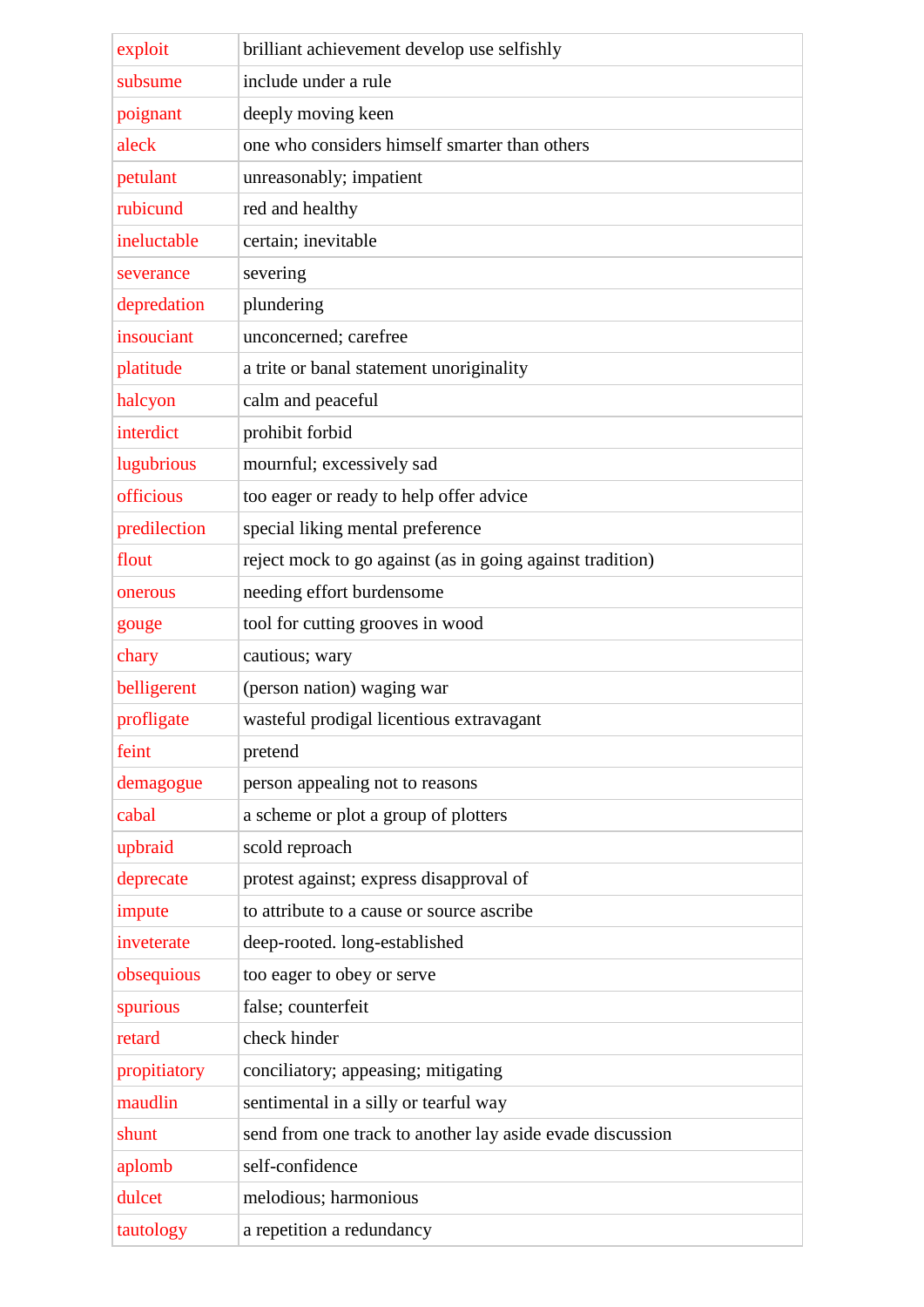| inured       | accustomed to adapted                                                                                |
|--------------|------------------------------------------------------------------------------------------------------|
| gregarious   | living in societies liking the company                                                               |
| impecunious  | having little or no money                                                                            |
| cursory      | quick; hurried                                                                                       |
| denouement   | an outcome or solution; the unraveling of a plot                                                     |
| sordid       | wretched; comfortless; contemptible                                                                  |
| hone         | stone used for sharpening tools                                                                      |
| forge        | workshop for the shaping of metal to shape metal lead                                                |
| argot        | jargon; slang                                                                                        |
| plethora     | glut                                                                                                 |
| sinuous      | winding; undulating serpentine                                                                       |
| desultory    | aimless; haphazard; digressing at random                                                             |
| vigilant     | member of a vigilance committee                                                                      |
| mulct        | to deprive (someone) of something, as by fraud, extortion, etc.                                      |
| harangue     | a long passionate speech                                                                             |
| augury       | omenl sign                                                                                           |
| libertine    | immoral person                                                                                       |
| salacious    | obscene                                                                                              |
| propinquity  | nearness in time or place affinity of nature                                                         |
| recalcitrant | disobedient                                                                                          |
| turgid       | excessively ornate swollen or bloated                                                                |
| odium        | intense hatred or dislike                                                                            |
| homiletics   | act of preaching                                                                                     |
| foible       | defect of character (a person is wrongly proud)                                                      |
| harrow       | to distress; create stress or torment                                                                |
| epistle      | letter                                                                                               |
| eclat        | Great brilliance, as of performance or achievement                                                   |
| deposition   | dethronement; depositing                                                                             |
| tangential   | suddenly changeable                                                                                  |
| inculcate    | fix firmly by repetition                                                                             |
| gainsay      | to deny; to oppose                                                                                   |
| nemesis      | deserved and unavoidable punishment for wrong doing                                                  |
| middling     | fairly good but not very good                                                                        |
| countervail  | counterbalance                                                                                       |
| resort       | to frequently visit                                                                                  |
| repertoire   | A stock of plays, dances, or pieces that a company or a performer knows<br>or is prepared to perform |
| nary         | not any; no;                                                                                         |
| pinchbeck    | An alloy of zinc and copper used as imitation gold; A cheap imitation                                |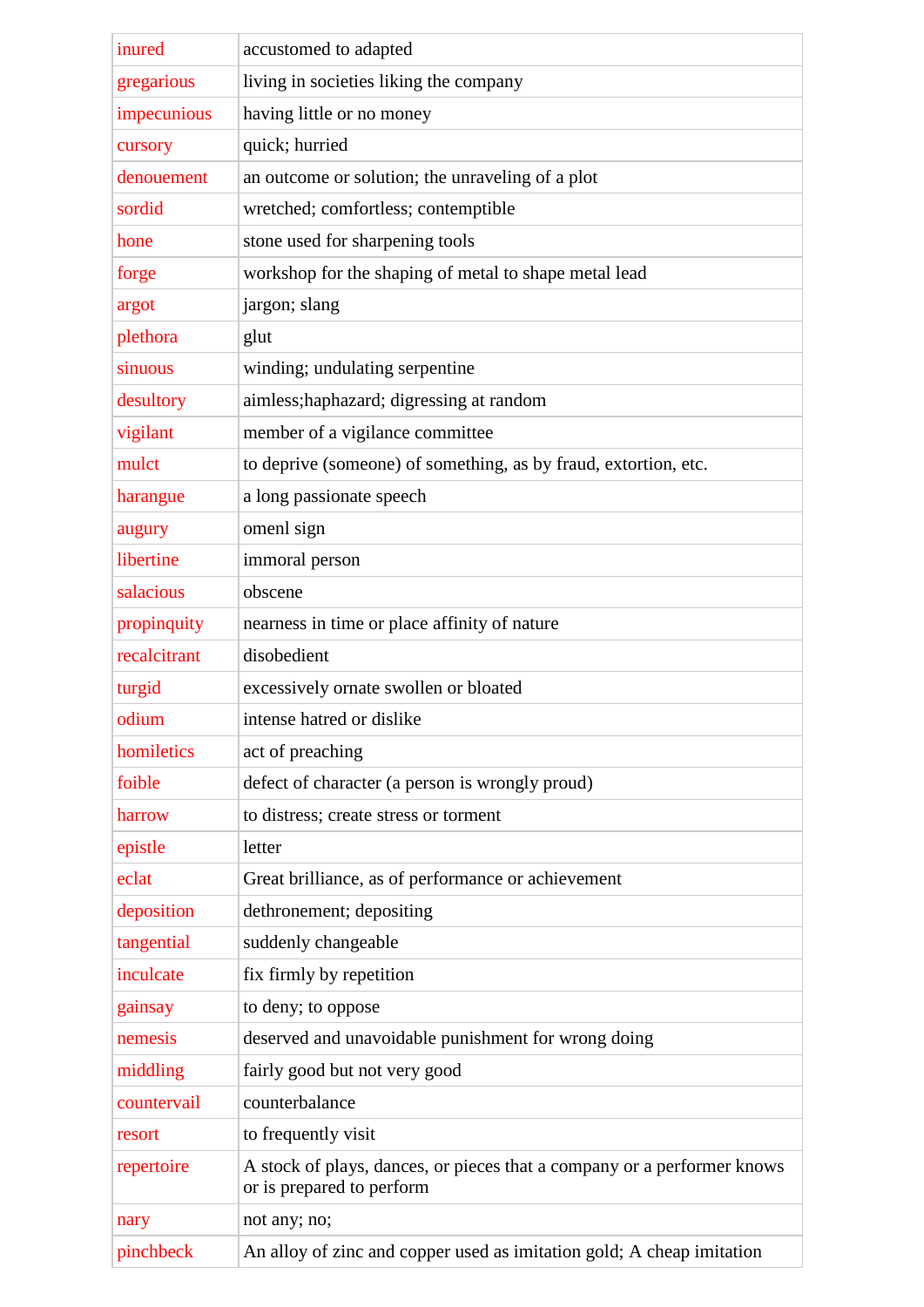| finicky      | finical                                                       |
|--------------|---------------------------------------------------------------|
| stentorian   | extremely loud and powerful                                   |
| gossamer     | soft light; delicate material                                 |
| divestiture  | taking off getting rid of giving up                           |
| profane      | worldly having contempt for God                               |
| temperance   | abstinence from alcohol self-control moderation               |
| churl        | bad-tempered person                                           |
| truculence   | aggressiveness ferocity                                       |
| diffidence   | shyness                                                       |
| inveigh      | to attack verbally; denounce; deprecate                       |
| diaphanous   | transparent; gauzy                                            |
| levee        | formal reception/embankment                                   |
| astringent   | substance that shrinks                                        |
| opprobrious  | showing scorn or reproach                                     |
| nugatory     | trifling/worthless                                            |
| trepidation  | alarm excited state of mind                                   |
| rebuff       | snub                                                          |
| tenuous      | insubstantial flimsy weak                                     |
| detumescence | diminishing or lessening of swelling                          |
| glean        | gather facts in small quantities                              |
| panegyric    | formal praise eulogy                                          |
| pucker       | wrinkle                                                       |
| vitiate      | lower the quality weaken the strength                         |
| disinter     | dig up from the earth                                         |
| foppish      | like a man who pays too much attention to his clothes         |
| flak         | criticism; anti-aircraft guns                                 |
| refractory   | stubborn; unmanageable; intractable                           |
| atavistic    | something reverting to an earlier type                        |
| ramify       | to be divided or subdivided to branch out                     |
| fecund       | fertile                                                       |
| plod         | continue doing something without resting                      |
| expedient    | likely to be useful for a purpose                             |
| encomium     | warm or glowing praise eulogy panegyric                       |
| pugnacious   | fond of in the habit of fighting                              |
| vituperate   | curse abuse in words                                          |
| distrait     | distracted                                                    |
| obloquy      | abusively; detractive language; sharp criticism; vituperation |
| quail        | lose courage turn frightened                                  |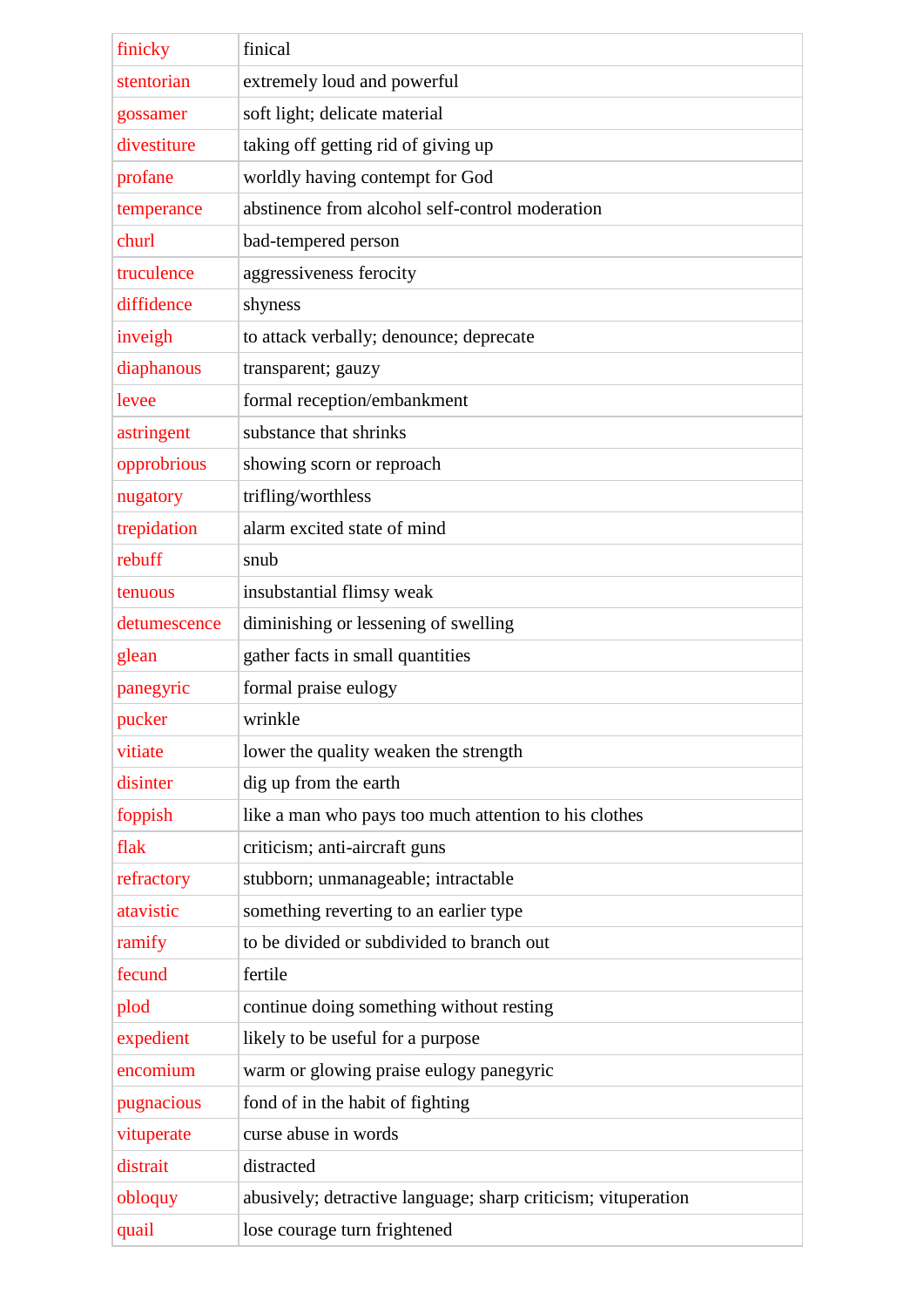| trenchant    | forceful effective vigorous extremely perceptive incisive |
|--------------|-----------------------------------------------------------|
| discomfit    | confuse embarrass                                         |
| disconcert   | upset the self-possession of                              |
| impudent     | rash; indiscreet                                          |
| untoward     | unfortunate inconvenient                                  |
| quaff        | drink deeply                                              |
| calumny      | slander; aspersion                                        |
| voluble      | fluent                                                    |
| sermon       | reproving a person for his faults                         |
| rabble       | mob crowd the lower classes of populace                   |
| sublime      | extreme; astounding                                       |
| peremptory   | urgent; imperative; unchallenged; ending debate           |
| blandishment | flattery; coaxing                                         |
| bereft       | rob or dispossess of something (material)                 |
| cant         | insincere talk/jargon                                     |
| strut        | a supporting bar                                          |
| prosaic      | straightforward.; lacking in imagination and spirit       |
| fetter       | to shackle put in chains                                  |
| glib         | ready and smooth but not sincere                          |
| turpitude    | wickedness shamefulness                                   |
| asperity     | roughness; harshness; ill temper; irritability            |
| ensign       | flag/badge                                                |
| raffish      | showing vulgar in nature or appearance; tawdry            |
| contumacious | insubordinate rebellious                                  |
| idyll        | a carefree episode or experience                          |
| teetotal     | oppose to alcohol                                         |
| meretricious | attractive on the surface but of little value             |
| veritable    | real rightly named                                        |
| simper       | (give a) silly/self-conscious smile                       |
| incense      | make angry                                                |
| implicate    | to be involved                                            |
| invective    | abusive language; curses                                  |
| mien         | demeanor                                                  |
| unencumbered | easy-going trifle                                         |
| endemic      | epidemic                                                  |
| quotidian    | banal; everyday                                           |
| sophistry    | fallacious; reasoning faulty logic                        |
| hirsute      | hairy; shaggy                                             |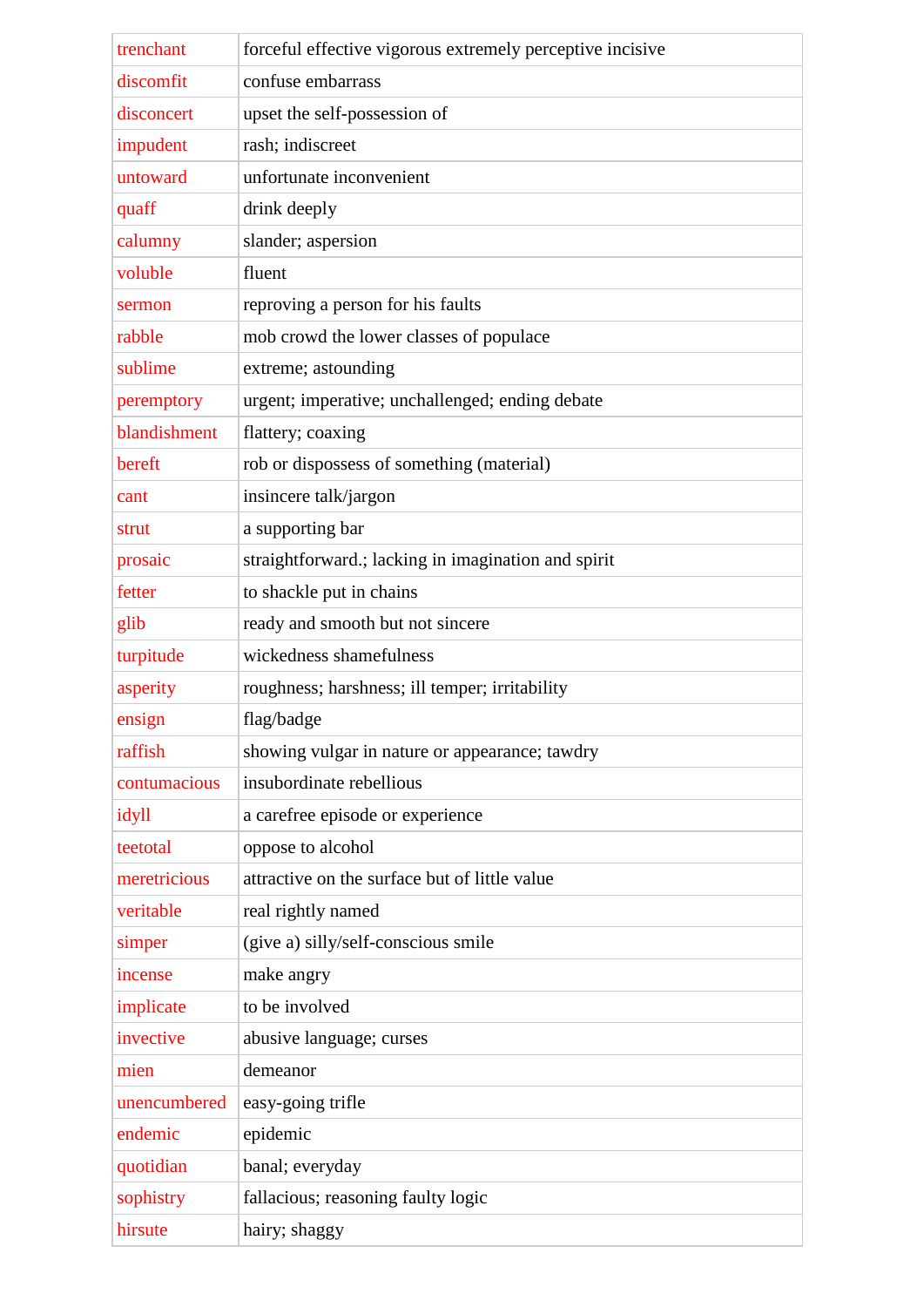| impugned      | challenged to be doubted                    |
|---------------|---------------------------------------------|
| surfeit       | satiate feed to fulness or to excess        |
| umbrage       | offense resentment                          |
| felicitous    | suitably expressed; well chosen; apropos    |
| hack          | cut roughly; hired horse                    |
| toady         | obsequious flatterer                        |
| mettle        | quality of endurance or courage             |
| peregrination | traveling about wandering                   |
| plaintive     | mournful; melancholy; sorrowful             |
| ineffable     | to great to be described in words           |
| ecumenical    | representing the whole Christian world      |
| canvass       | discuss thoroughly sort of touting          |
| incipient     | beginning                                   |
| pine          | waste away through sorrow or illness        |
| ostensible    | seeming appearing as such professed         |
| forbear       | refrain from; be patient; ancestor          |
| tout          | To solicit customers, votes, or patronage   |
| tamp          | tap or drive down by repeated light blows   |
| piquant       | agreeably pungent; stimulating              |
| slate         | king of blue-grey stone propose criticize   |
| minatory      | menacing; threatening                       |
| stanch        | to stop the flow of a fluid                 |
| plumb         | get to the root of                          |
| fledged       | able to fly trained experienced             |
| deferential   | showing respect                             |
| stipple       | paint with dots                             |
| sundry        | various miscellaneous; separate             |
| demur         | to hesitate; raise objections               |
| blatant       | noisy and rough                             |
| aspersion     | slander                                     |
| cadge         | to beg; to get by begging                   |
| consternation | surprise and fear; dismay                   |
| spurn         | have nothing to do reject or refuse         |
| bedizen       | to adorn especially in a cheap showy manner |
| purvey        | provide supply                              |
| desuetude     | cessation of use disuse                     |
| suppliant     | asking humbly beseeching                    |
| countenance   | to favor or approve of                      |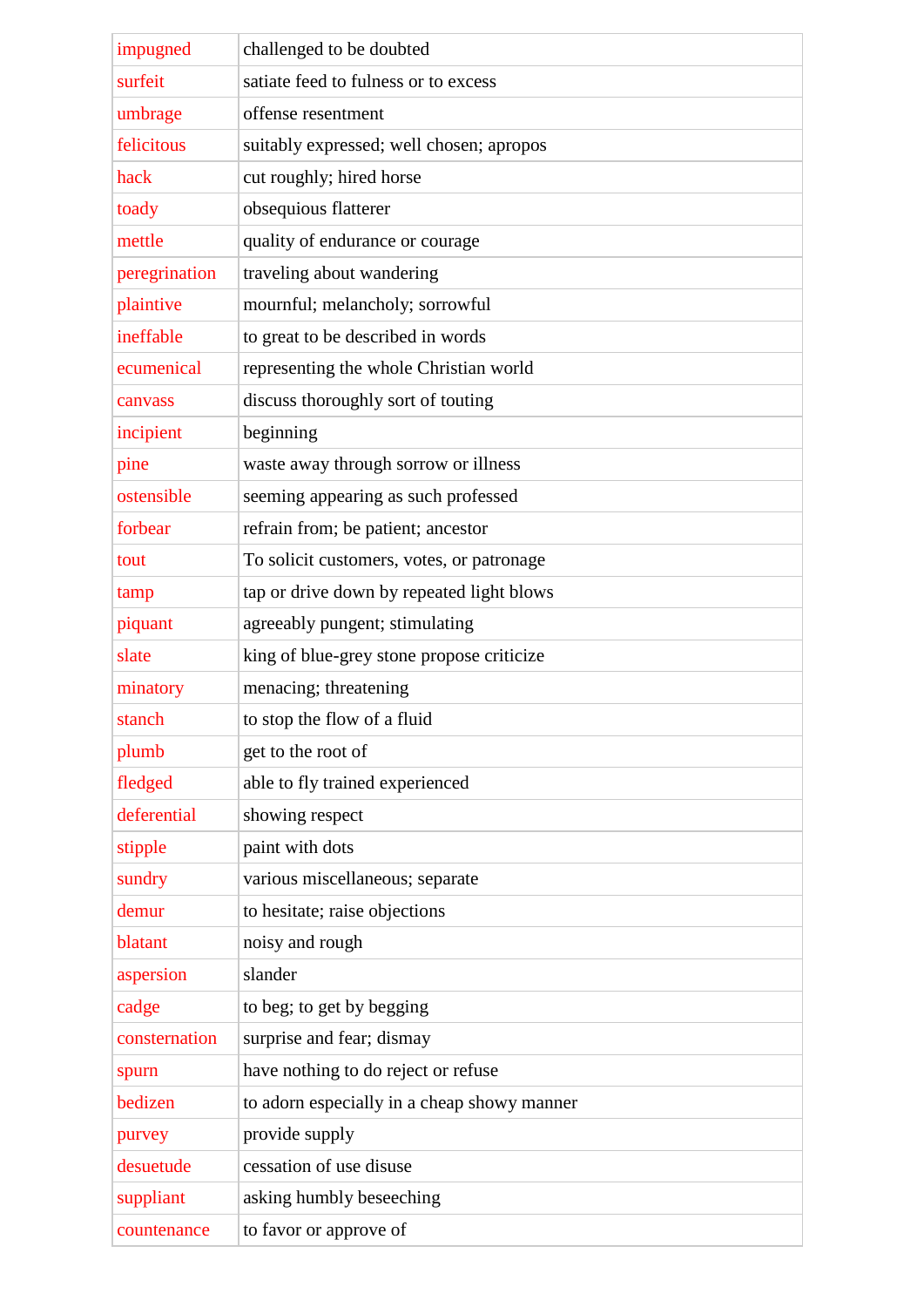| miseenscene    | the stage setting or scenery of a play              |
|----------------|-----------------------------------------------------|
| presumption    | arrogance                                           |
| belabor        | beat hard                                           |
| obstreperous   | noisy; loud                                         |
| balk           | obstacle purposely to get on the way of             |
| redoubtable    | formidable causing fear                             |
| supercilious   | disdainful characterized by haughty scorn           |
| virago         | a loud domineering woman a scold or nag             |
| trite          | not new                                             |
| stygian        | hence; dark; gloomy                                 |
| orison         | prayer                                              |
| brummagem      | Cheap and showy                                     |
| reprobate      | person hardened in sin; one devoid of decency       |
| preponderance  | greatness in number strength weight                 |
| rebus          | puzzle in which pictures stand for words            |
| hermetic       | sealed by fusion                                    |
| expiation      | ending; expiring                                    |
| vagary         | strange act or idea                                 |
| trencherman    | person who eats a lot                               |
| sententious    | short and pithy full of maxims/proverbs             |
| hew            | make by hard work cut (by striking)                 |
| dissemble      | speak or behave so as to hide something (in mind)   |
| proscribe      | denounce as dangerous                               |
| imperviousness | not permitting penetration or passage; impenetrable |
| portent        | omen marvelous threatening                          |
| picaresque     | involving clever rogues or adventurers              |
| venal          | ready to do something dishonest                     |
| doggerel       | trivial poorly constructed verse                    |
| splenetic      | bad-tempered; irritable                             |
| peripatetic    | wandering                                           |
| profligacy     | shameless immorality                                |
| imprecation    | an invocation of evil a curse                       |
| mettlesome     | courageous; high-spirited                           |
| froward        | intractable not willing to yield or comply stubborn |
| lithe          | bending; twisting                                   |
| petrified      | taken away power (to think feel act)                |
| succor         | assistance relief in time of distress               |
| pileous        | Covered with hair                                   |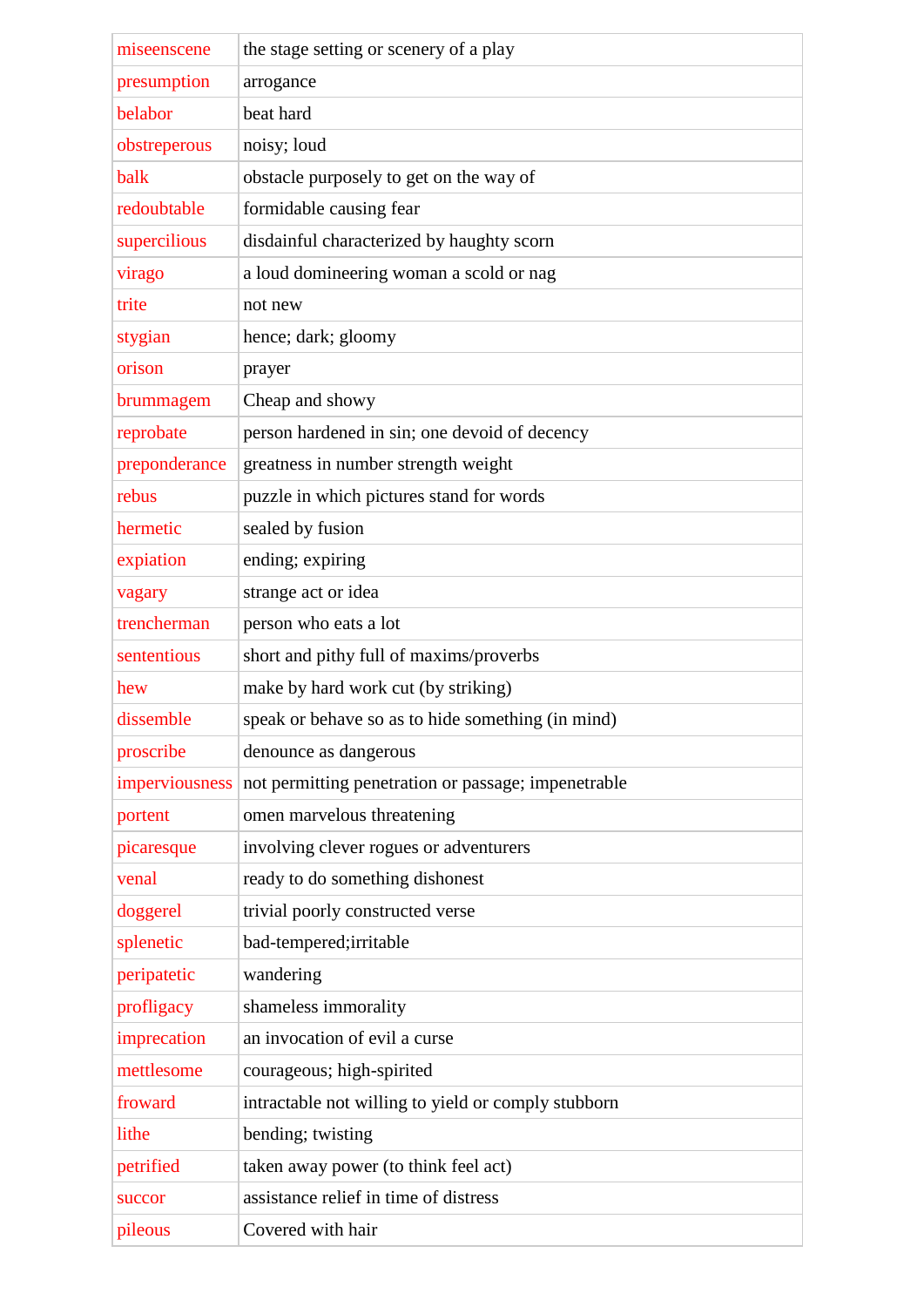| duress      | threats to compel somebody                       |
|-------------|--------------------------------------------------|
| ferret      | discover by searching search                     |
| fulsome     | disgusting offensive due to excessiveness        |
| travesty    | parody/imitation                                 |
| puissance   | strength                                         |
| acarpous    | effete no longer fertile; worn out               |
| effete      | infertile; worn out; weak                        |
| pied        | of mixed colors                                  |
| edacious    | voracious; devouring                             |
| constrain   | compel                                           |
| wend        | to go proceed                                    |
| sobriquet   | nickname                                         |
| fulmination | bitter protest                                   |
| nibble      | show some inclination to accept (an offer)       |
| ponderous   | heavy; bulky; dull                               |
| slake       | to assuage to satisfy allay                      |
| brook       | to tolerate; endure                              |
| pique       | hurt the pride or self-respect stir (curiosity)  |
| salutary    | remedial wholesome causing improvement           |
| detraction  | slandering verbal attack aspersion               |
| welter      | turmoil a bewildering jumble                     |
| palaver     | To flatter; to cajole                            |
| repast      | meal                                             |
| stint       | to be thrifty to set limits                      |
| nostrum     | a quack remedy; an untested cure                 |
| pith        | essential part force soft liquid substance       |
| nonplused   | greatly surprised                                |
| suborn      | induce by bribery or something to commit perjury |
| refulgent   | shining; brilliant                               |
| expatiate   | to roam wander freely                            |
| garble      | make unfair selection from facts                 |
| recondite   | little known; abstruse                           |
| fustian     | bombastic                                        |
| scurvy      | mean; contemptible                               |
| mince       | pronounce or speak affectedly euphemize          |
| epithet     | adjective                                        |
| sedulous    | persevering                                      |
| prolix      | tiring because too long                          |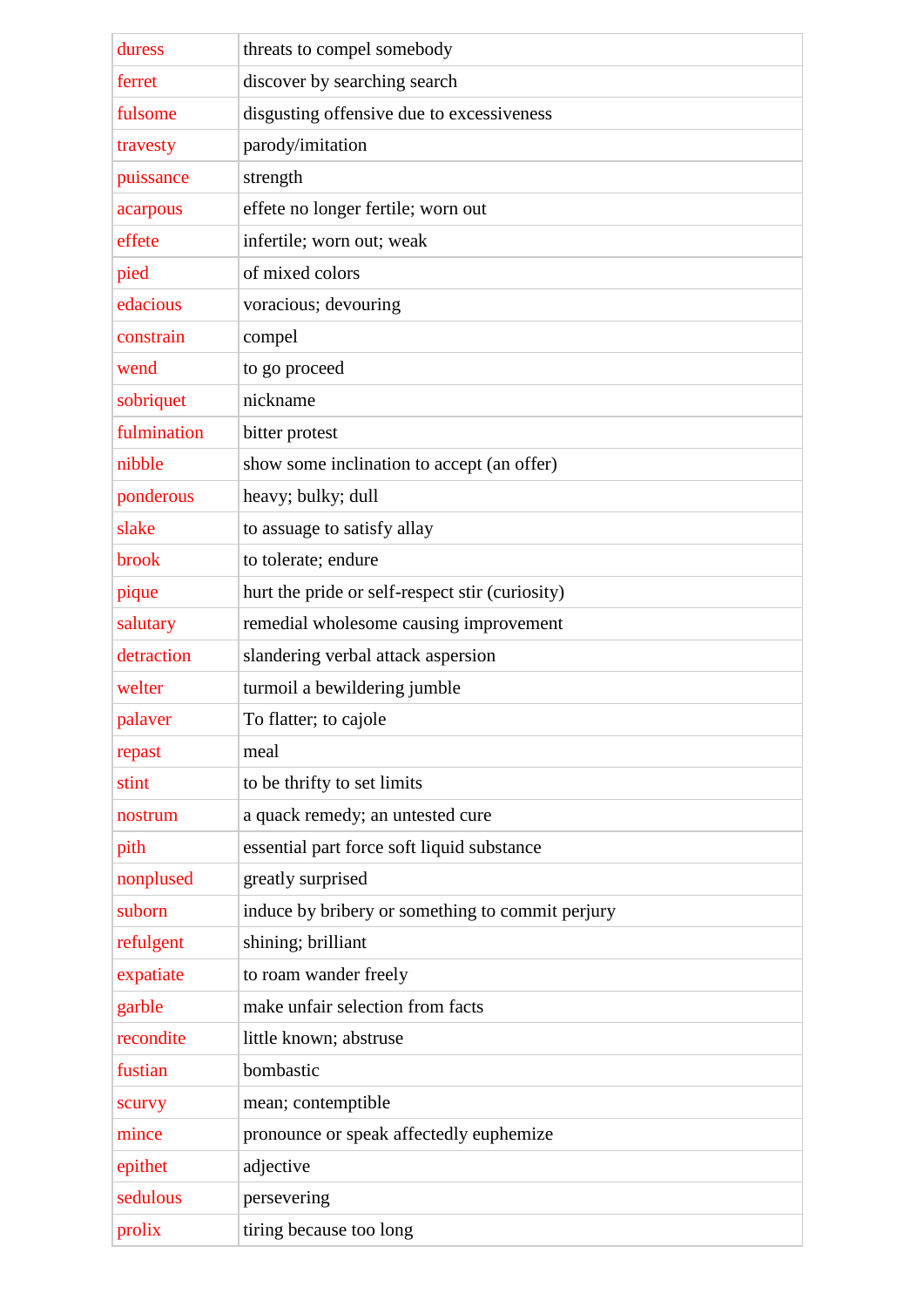| importune                 | beg urgently solicit (of a prostitute)                          |
|---------------------------|-----------------------------------------------------------------|
| abraid                    | to awaken or rouse                                              |
| cavalcade                 | a procession                                                    |
| involute                  | complex                                                         |
| bilge                     | bulge; the protuberance of a cask                               |
| sere                      | make hard and without feeling                                   |
| droll                     | jesting                                                         |
| descry                    | catch sight of see something in the distance                    |
| brazen                    | made of brass                                                   |
| repine                    | at be discontented with                                         |
| limn                      | paint portray                                                   |
| wag                       | merry person                                                    |
| lucubrate                 | write in scholarly fashion                                      |
| coruscate                 | sparkle                                                         |
| crass                     | without refinement or sensitivity; gross.                       |
| consequential             | pompous self important                                          |
| foment                    | put something warm (to lessen the pain)                         |
| testiness                 | witness/evidence                                                |
| recreancy                 | cowardice a cowardly giving up                                  |
| arrant                    | in the highest degree                                           |
| quibble                   | try to avoid by sophistication                                  |
| lam                       | a hasty escape; flight.                                         |
| Archaic                   | marked by the characteristics of an earlier period              |
| imbibe                    | to consume (liquids) by drinking; drink                         |
| repose                    | rest;sleep                                                      |
| perfunctorily             | performed merely as a routine duty; hasty and superficial       |
| impasse                   | a position or situation from which there is no escape; deadlock |
| pulchritudinous           | physically beautiful; comely.                                   |
| eupeptic                  | good digestion                                                  |
| Chicane                   | deception                                                       |
| $brobdingnagian$ gigantic |                                                                 |
| <b>Exodus</b>             | a going out; a departure                                        |
| Rejoinder                 | response                                                        |
| <b>Furtive</b>            | taken, done                                                     |